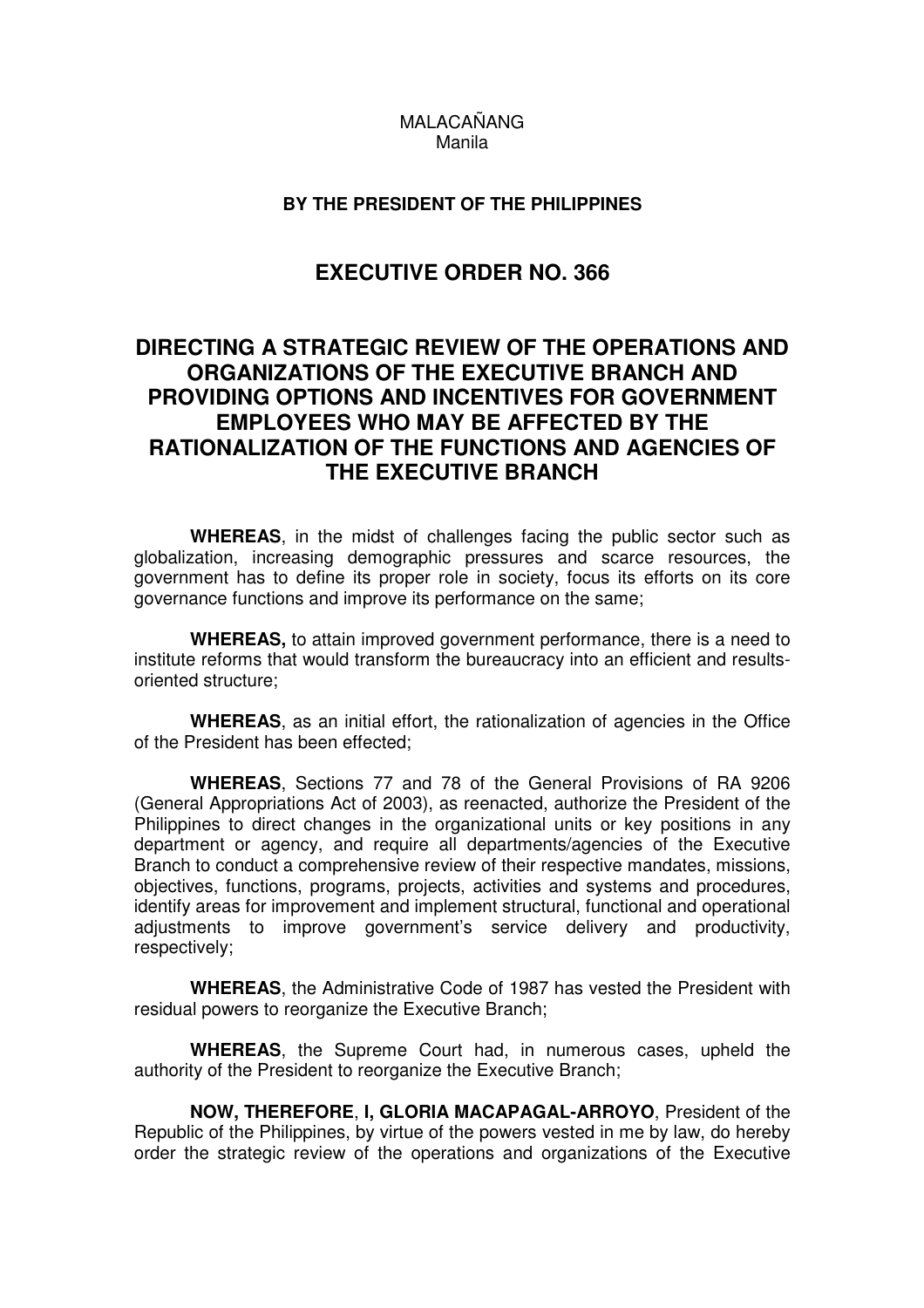Branch to improve public service delivery, in accordance with the following provisions:

 **SECTION 1. Coverage***.* This Executive Order shall cover all the Departments of the Executive Branch and their component units/bureaus, including all corporations, boards, task forces, councils, commissions and all other agencies attached to or under the administrative supervision of a Department. The Constitutional Offices, Legislature, Judiciary, and State Universities and Colleges (SUCs) may, on a voluntary basis, apply the parameters contained herein if they opt to review their respective operations and organization.

 **SECTION 2. Strategic Review of Agency Operations and Organizations***.* All Department Secretaries are hereby directed to take the lead in the conduct of a strategic review of the operations and organization of all component units, including agencies attached to or under the administrative supervision, of their respective Departments for purposes of:

- a. Focusing government efforts and resources on its vital/core services; and
- b. Improving the quality and efficiency of government services delivery by eliminating/minimizing overlaps and duplication, and improving agency performance through the rationalization of service delivery and support systems, and organization structure and staffing.

 **SECTION 3. Rationalization and Service Delivery Improvement Framework***.* The conduct of the strategic review by the Department Secretaries of their respective operations and organization shall be guided by the following framework:

- a. Focus government efforts on the exercise of its fundamental functions of establishing and providing the appropriate social, political and economic environment within which development can prosper;
- b. Transform the bureaucracy into an effective and efficient institution for the delivery of core public services; and
- c. Ensure the long term sustainability of core government services through resource mobilization and cost-effective public expenditure management.

 **SECTION 4. Preparation of a Rationalization Plan***.* The Department Secretary shall prepare a Rationalization Plan for the whole Department, including the agencies and government-owned and/or –controlled corporations (GOCCs) attached to or under its administrative supervision. The Plan shall be prepared in accordance with the strategic plan of the Department and shall contain the disposition of its functions, programs, projects, activities, organizational units, agencies, staffing and personnel. Such Plan shall indicate the following information:

a. The core functions, programs, activities and services of the Department and its units/agencies;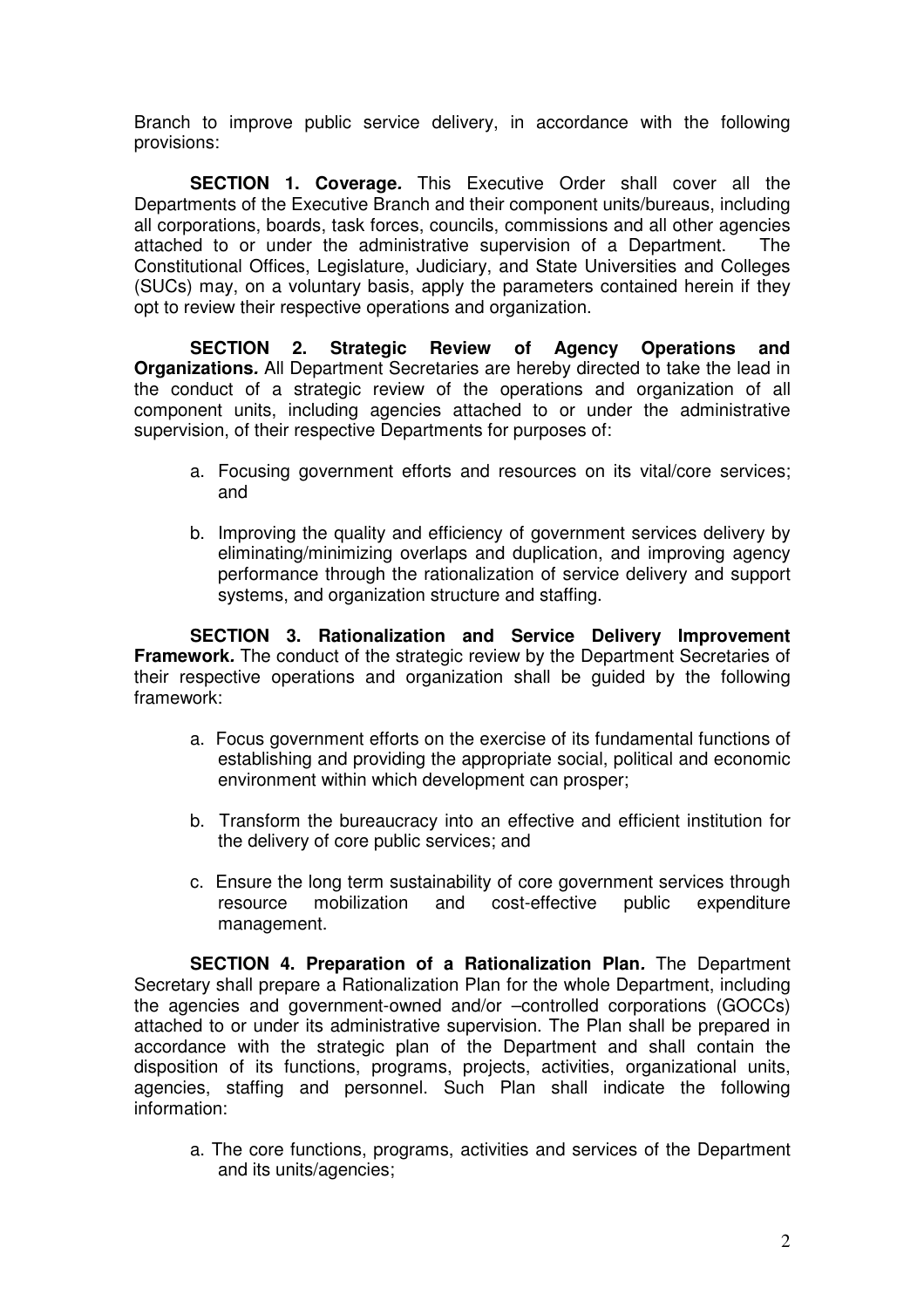- b. The specific shift in policy directions, functions, programs, projects, activities and strategies, indicating the phasing of the intended shifts;
- c. The functions, programs and projects which would be scaled down, phased out or abolished such as:
	- Those that duplicate or unnecessarily overlap with other programs, activities, and projects within the Department and its attached agencies and with other government entities;
	- Those that are not producing the desired outcomes, no longer achieving the objectives and purposes for which they were originally designed and implemented, and/or not cost efficient and do not generate the level of physical and economic returns vis-à-vis the resource inputs;
	- Those that are redundant/outdated or no longer relevant to the accomplishment of the major final outputs of the department/agency;
	- Those that directly compete with those of the private sector that can be done more efficiently and effectively by said sector; and
	- Those which have been devolved to local government units.
- d. The functions, programs and projects where more resources would be channeled such as:
	- Those that directly support core/frontline services;
	- Those that are directly involved in the social, economic and political empowerment of the people, or those that promote private sector initiative;
	- Those that contribute to the creation of livelihood or employment opportunities, and an environment conducive to investment and entrepreneurship, and productivity; and
	- Those that directly contribute to the ultimate societal outcome objectives of the National Government and/or the intermediate/ sector/sub-sector/organizational outcome objectives of the agency.
- e. The resulting structural and organizational shift, stating the specific changes in the units/agencies of the Department;
- f. The staffing shift, highlighting the changes to be made in the staffing pattern and personnel of the Department and its agencies, as well as the organizational strengthening strategies that need to be implemented;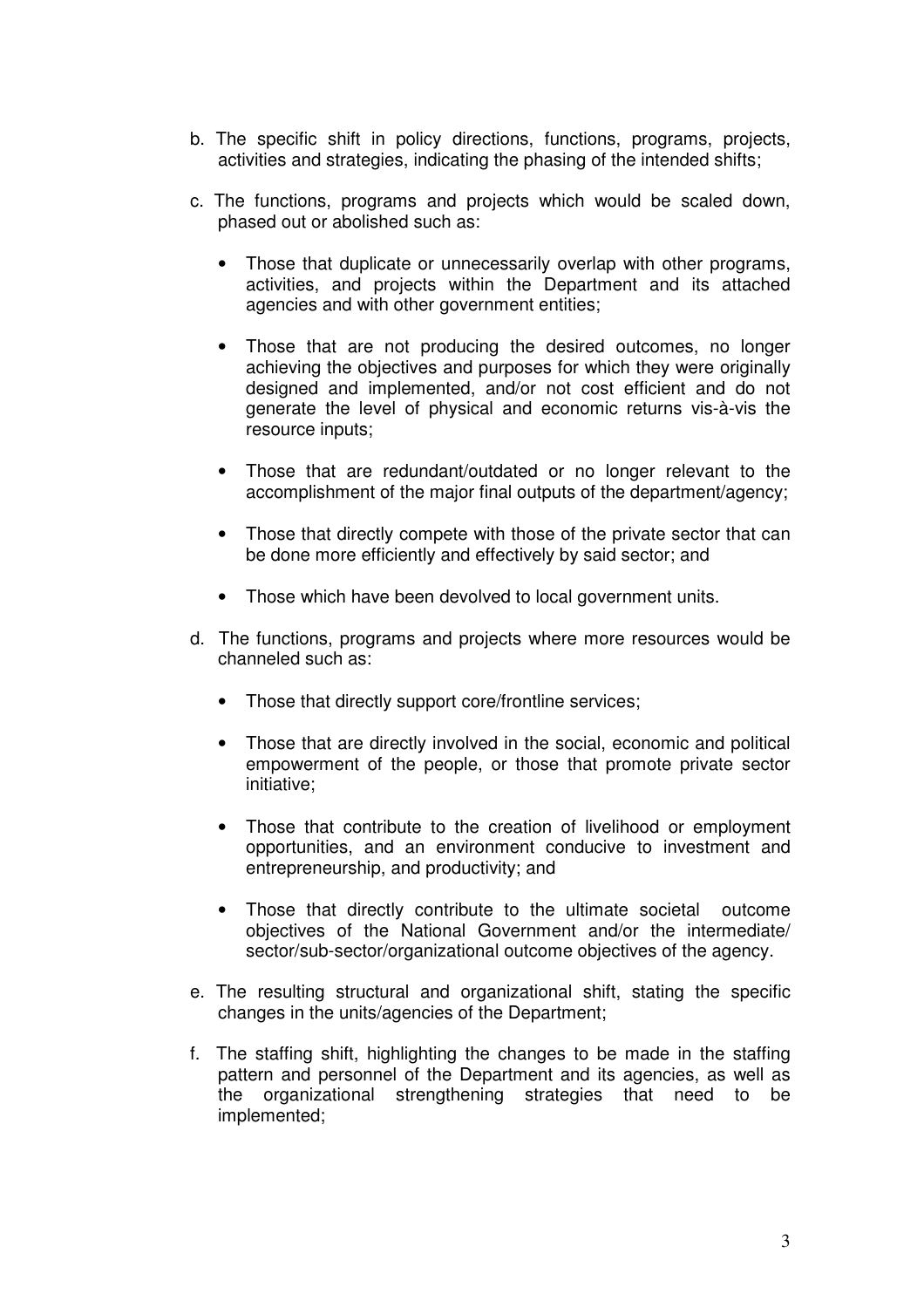- g. The resource allocation shift, specifying the effects of the streamlined setup on the budgetary allocations of the Department and its agencies; and
- h. The internal and external communication plan, indicating the specific methods and strategies employed/being undertaken in conveying the rationalization process to the personnel who may be affected and to other stakeholders.

 **SECTION 5. Submission of the Rationalization Plan**. The Rationalization Plan shall be submitted to the Department of Budget and Management (DBM) for review, to ensure its consistency with the objectives of this effort, and subsequent submission to the President for approval.

In case of non-submission of a Rationalization Plan by the Department Secretaries, the DBM shall submit to the President the areas for rationalization and improvement in the departments/agencies concerned.

 **SECTION 6. Timetable for the Implementation of the Rationalization Program.** The DBM, together with the Civil Service Commission (CSC), shall coordinate the implementation of the Program. They are authorized to prepare a timetable for its implementation, including the phasing of activities and availment of the incentive package as provided under Section 10 of this Order.

 **SECTION 7. Prohibition on Hiring/Rehiring of Personnel During Plan Preparation**. Except for newly- created agencies, the hiring of additional personnel (permanent, temporary, contractual or casual) and the renewal of contracts/appointments of all employees hired on contractual, casual or temporary basis is hereby prohibited during the preparation of the Rationalization Plan.

 **SECTION 8. Options for Personnel Who May be Affected by the Rationalization of the Functions and Agencies of the Executive Branch.** Personnel who may be affected by the rationalization of the functions and agencies of the Executive Branch shall have the option to:

- 8.1 Remain in government service, if with permanent appointment attested by the CSC. Those with temporary appointment attested by the CSC may opt to remain but are guaranteed tenure up to the expiration of their appointment only; or
- 8.2 Avail of the retirement/separation benefits as herein provided.

 **SECTION 9. Personnel Who Would Opt to Remain in Government Service.** Affected personnel with permanent or temporary appointment who would opt to remain in government service shall be placed in other agencies by the CSC where additional personnel are required. However, the position of the transferred personnel in the recipient agency shall be co-terminus with the incumbent. Such affected personnel shall not suffer any diminution in pay, except for certain allowances that used to be given corresponding to the performance of specific functions which would no longer form part of their new functions.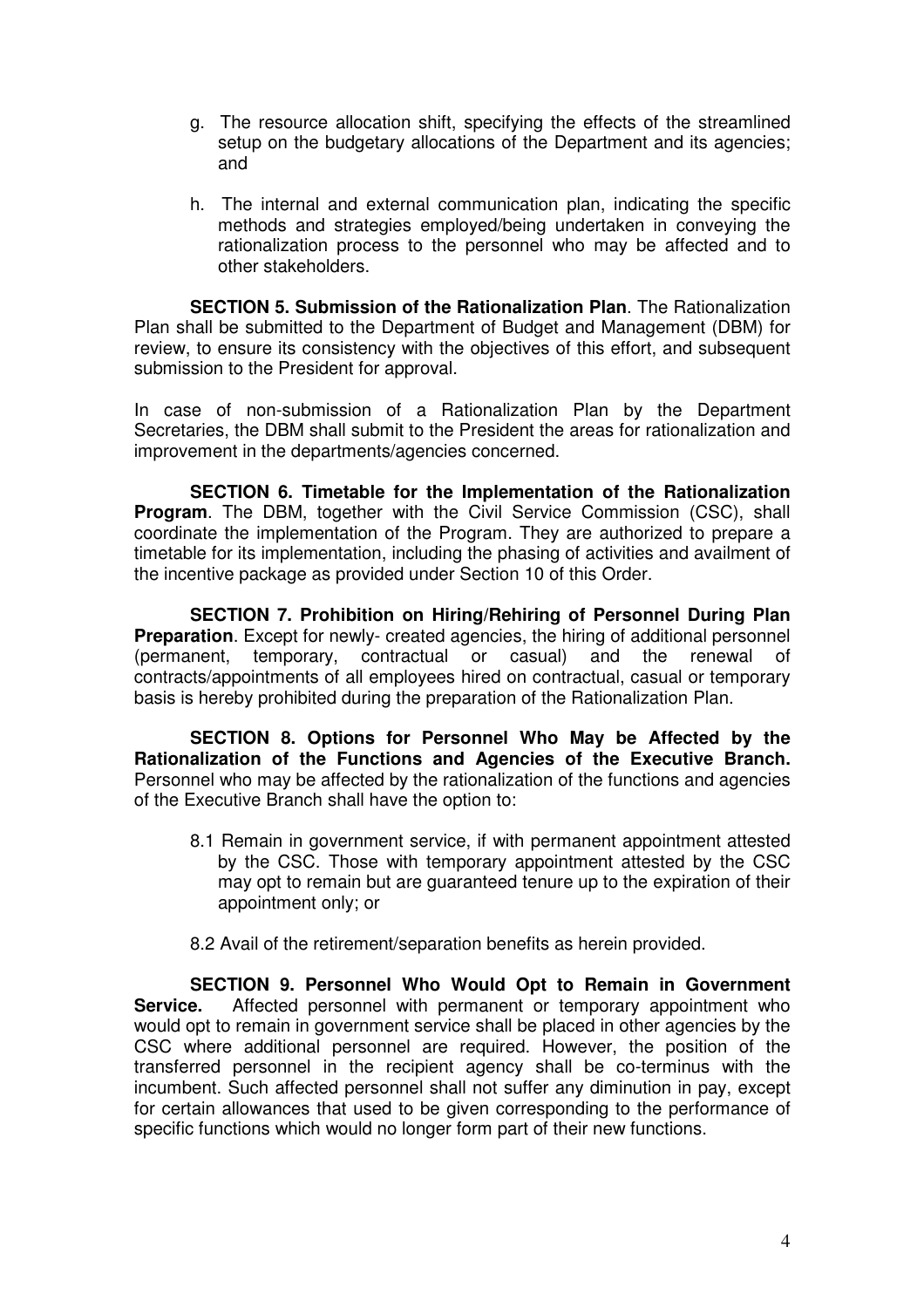Personnel who would choose to remain in government service but would later object to his/her new job assignment shall be deemed separated/retired and shall be paid either retirement, separation or unemployment benefit, whichever is applicable under existing retirement/separation laws, without the incentives provided herein.

 **SECTION 10. Personnel Who Would Opt to Retire or Be Separated from the Service.** Affected personnel, with appointments attested by the CSC, whether hired on a permanent or temporary basis, who would opt to retire or be separated from the service**,** and those hired on a casual or contractual basis, if qualified, shall be given the option to avail themselves of any of the following, whichever is beneficial to them:

- 10.1 Retirement gratuity provided under RA 1616 (An Act Further Amending Section Twelve of Commonwealth Act Numbered One Hundred Eighty -Six, as Amended, By Prescribing Two Other Modes of Retirement and for Other Purposes), as amended, payable by the last employer of the affected personnel, plus the refund of retirement premiums payable by the Government Service Insurance System (GSIS), without the incentive herein provided.
- 10.2 Retirement benefit under RA 660 (An Act to Amend Commonwealth Act Numbered One Hundred and Eighty-Six entitled "An Act to Create and Establish a Government Service Insurance System, to Provide for its Administration, and to Appropriate the Necessary Funds Therefor," and to Provide Retirement Insurance and for Other Purposes) or applicable retirement, separation or unemployment benefit provided under RA 8291 (An Act Amending Presidential Decree No. 1146, as Amended, Expanding and Increasing the Coverage and Benefits of the Government Service Insurance System, Instituting Reforms Therein and for Other Purposes), if qualified, plus the following applicable incentives:
- 10.2.1 ½ month of the present basic salary for every year of government service and a fraction thereof, for those who have rendered 20 years of service and below;
- 10.2.2 ¾ month of the present basic salary for every year of government service and a fraction thereof, computed starting from the 1st year, for those who have rendered 21-30 years of service; and
- 10.2.3 1 month of the present basic salary for every year of government service and a fraction thereof, computed starting from the 1st year, for those who have rendered 31 years of service and above.

**PROVIDED:** That the GSIS shall pay, on the day of separation, the retirement/separation/ unemployment benefits to which an affected employee may be entitled to under RA 660 or RA 8291 and whenever there is an option, the one which the affected employee has chosen as the most beneficial to him/her.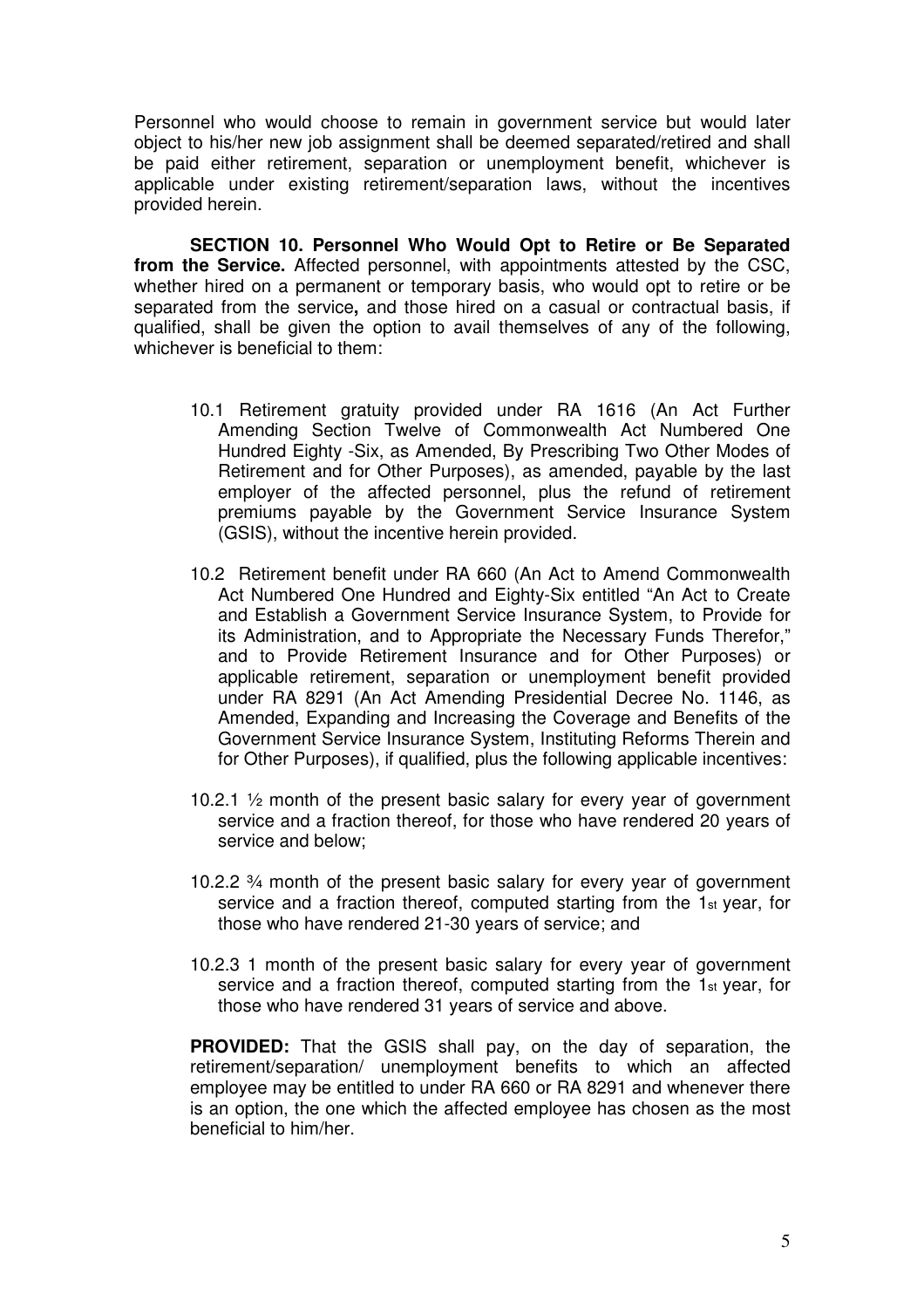**PROVIDED FURTHER***:* That for the purpose of complying with the required number of years of service under RA 8291, the portability scheme under RA 7699 (An Act Instituting Limited Portability Scheme in the Social Security Insurance Systems by Totalizing the Workers' Creditable Services or Contributions in Each of the Systems) may be applied, subject to existing policies and guidelines.

10.3 Those with less than three (3) years of government service may opt to avail of the separation gratuity under RA 6656 (An Act to Protect the Security of Tenure of Civil Service Officers and Employees in the Implementation of Government Reorganization), plus the appropriate incentive provided under Section 10.2.

No affected employee who opted for retirement/separation shall receive less than an aggregate of Fifty Thousand Pesos (P50,000) as his retirement/separation gratuity benefit from both the National Government and the GSIS.

In the case of employees belonging to agencies and GOCCs exempted from or not following the Salary Standardization Law, the total amount of incentives to be received shall not exceed One Million Five Hundred Thousand Pesos (P1,500,000).

 **SECTION 11. Return by the GSIS of the National Government's Share in the Retirement Premiums of Personnel Who Cannot Avail of RA 660 or RA 8291.** The GSIS shall return to the National Government the corresponding share of the government to the retirement premiums, with interest, of employees who are not yet entitled to avail of either RA 660 or RA 8291.

 **SECTION 12. Fast-tracking of Data Reconciliation.** The GSIS is hereby directed to fast-track the reconciliation of the records of all GSIS members with the Departments/agencies of the Executive Branch to ensure the release of the retirement/separation benefits of personnel concerned on the day of retirement/ separation.

 **SECTION 13. Other Benefits of Retired/Separated Personnel***.* The affected personnel who opted to retire or be separated shall, in addition to the applicable benefits above, be entitled to the following:

- 13.1 **Refund of Pag-IBIG Contributions***.* All affected personnel who are members of the Pag-IBIG shall be entitled to the refund of their contributions (both personal and government), pursuant to existing rules and regulations of the Home Development Mutual Fund.
- 13.2 **Commutation of Unused Vacation and Sick Leave Credits***.* All affected personnel shall be entitled to the commutation of unused vacation and sick leave credits in accordance with existing rules and regulations.

 **SECTION 14. Abolition of Positions.** For every employee who would opt for voluntary retirement/ separation, a funded position shall be offered for abolition by the Departments/ agencies concerned. Unless otherwise approved by the DBM, there shall be no instance that the number of positions to be offered for abolition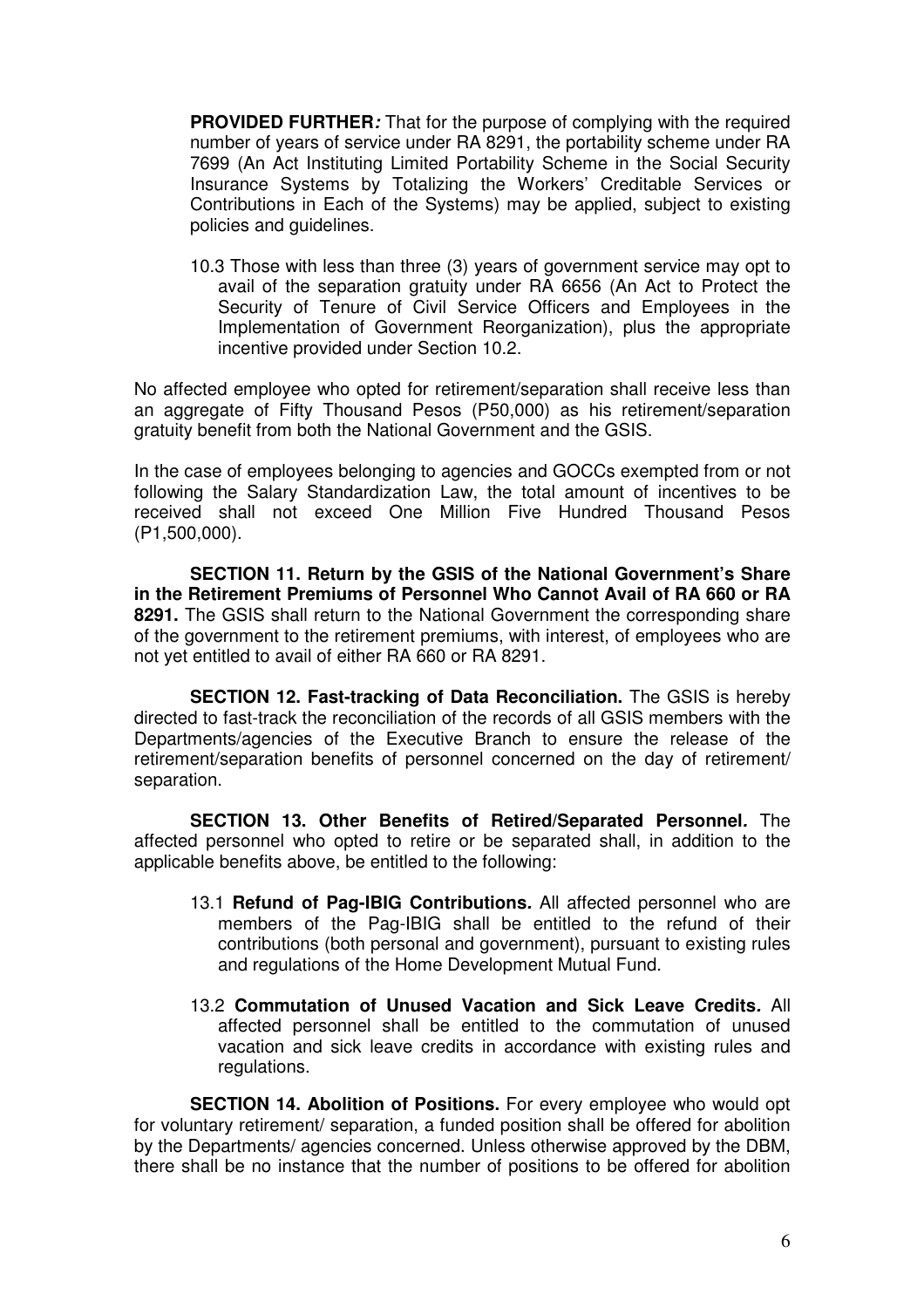shall be less than the number of personnel who availed themselves of the voluntary retirement/separation benefit.

 **SECTION 15. Prohibition on Rehiring of Personnel Retired/Separated from the Service**. Government personnel who would opt to retire or be separated as a result of the rationalization efforts shall not be appointed or hired in any agency of the Executive Branch, including in GOCCs/Government Financial Institutions (GFIs), except in educational institutions and hospitals, within a period of five (5) years.

The Constitutional Offices, and the Judicial and Legislative Branches may adopt the same hiring policy.

The assistance of the CSC and the Commission on Audit (COA) is hereby sought to implement this directive.

 **SECTION 16. Funding Source of Incentives of Affected Personnel***.*  Funds necessary to pay the incentives of affected employees in all regular government agencies shall be provided by the National Government.

Incentives of affected personnel of GOCCs/GFIs shall be sourced from their respective corporate funds. In case of funding deficiency of GOCCs not exempted from the Salary Standardization Law, the National Government may provide assistance in the payment of incentive benefits.

 **SECTION 17. Period of Availability of the Benefit Package***.* The availment of the retirement/separation package provided herein shall be based on the implementation timetable of the Program to be prepared by the DBM and the CSC.

 **SECTION 18. Other Impact Mitigation Strategies***.* Department Secretaries are hereby authorized to seek the assistance of agencies involved in the delivery of skills/livelihood/ entrepreneurial/investment development/enhancement programs, business management training and counseling programs to better prepare affected employees in deciding on the option most beneficial to them. For functions which are to be privatized, Secretaries shall assist affected personnel in the formation of cooperatives/business enterprises.

 **SECTION 19. Appeals Mechanism.** Any appeal shall be resolved following the pertinent provisions of RA 6656.

 **SECTION 20. Implementing Rules and Regulations.** The DBM shall issue the implementing guidelines for the effective implementation of this EO, including the mechanism for the agency utilization of savings, provided that savings shall not be used for the creation of new positions and hiring of additional personnel, either on contractual, casual, consultancy or job order basis.

 **SECTION 21. Repealing Clause.** All executive orders, rules, regulations and other issuances or parts thereof, which are inconsistent with the provisions of this Executive Order, are hereby revoked or modified accordingly.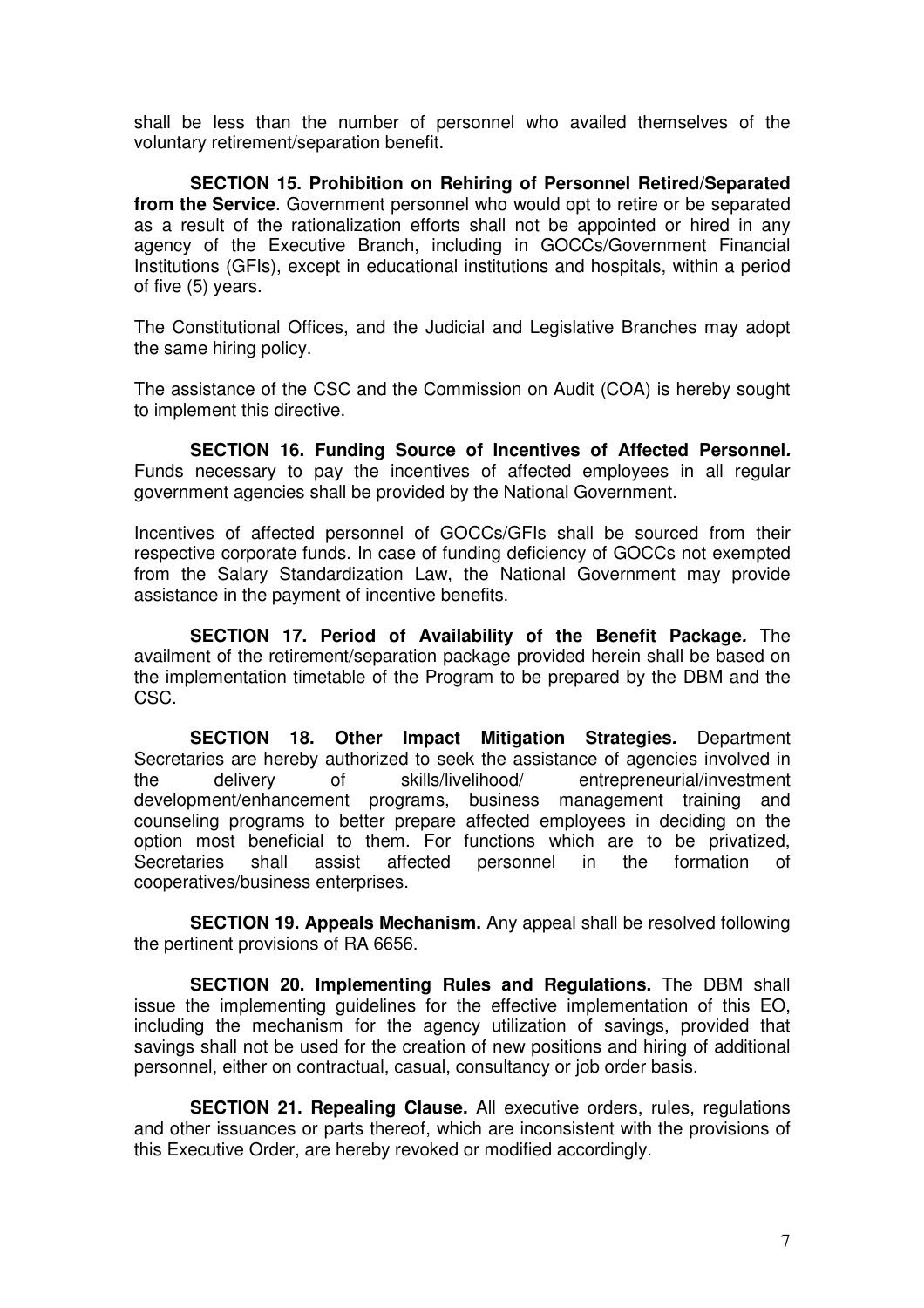**SECTION 22. Effectivity***.* This Executive Order shall take effect upon its publication in a newspaper of general circulation.

**DONE** in the City of Manila this 4th day of October, in the year of our Lord, Two Thousand and Four.

# (Sgd.) **GLORIA MACAPAGAL-ARROYO**

By the President:

(Sgd.) **EDUARDO R. ERMITA**  Executive Secretary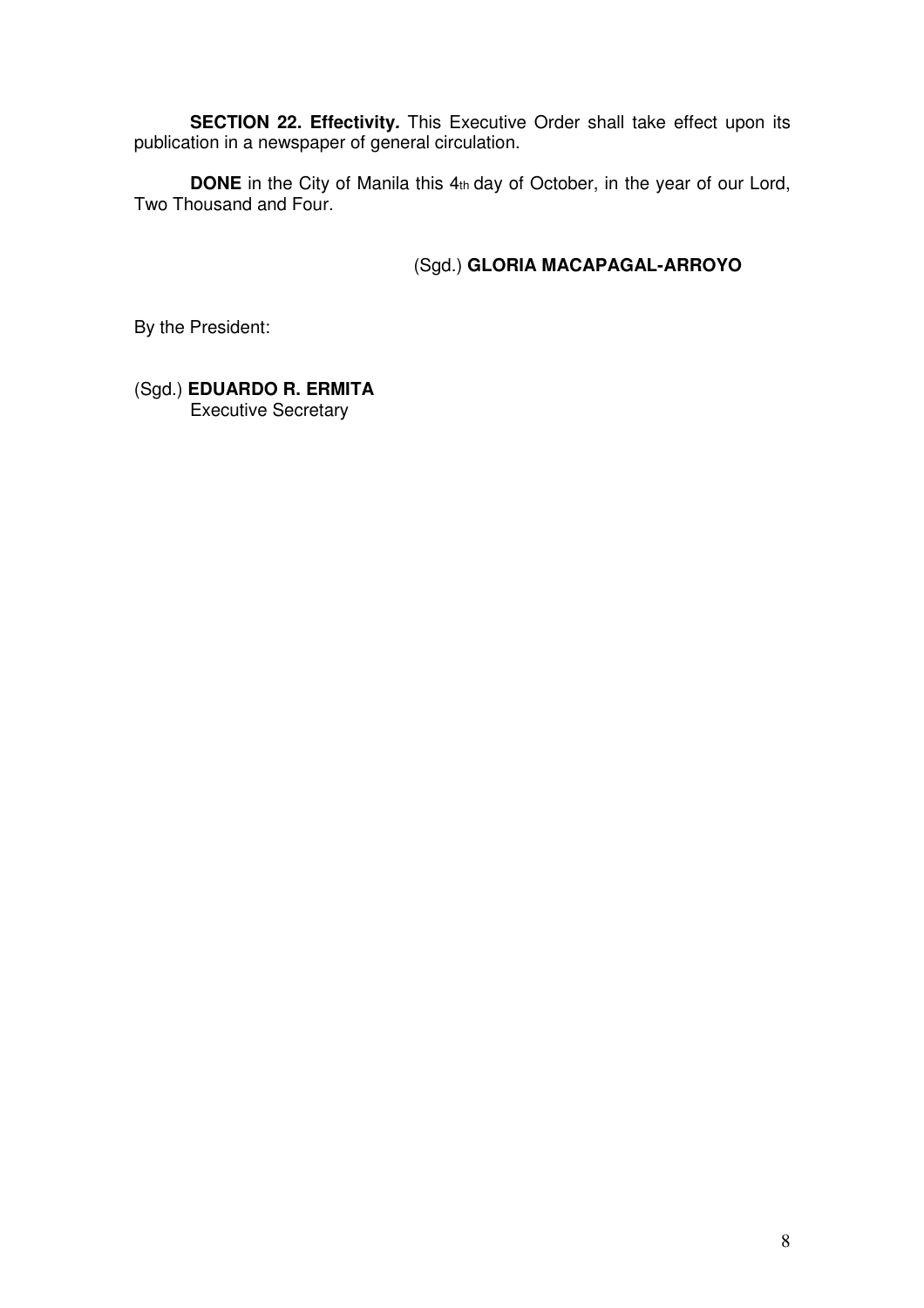## **IMPLEMENTING RULES AND REGULATIONS OF EXECUTIVE ORDER NO. 366 (DIRECTING A STRATEGIC REVIEW OF THE OPERATIONS AND ORGANIZATIONS OF THE EXECUTIVE BRANCH AND PROVIDING OPTIONS AND INCENTIVES FOR GOVERNMENT EMPLOYEES WHO MAY BE AFFECTED BY THE RATIONALIZATION OF THE FUNCTIONS AND AGENCIES OF THE EXECUTIVE BRANCH)**

Pursuant to Section 20 of Executive Order (EO) 366 dated 4 October 2004, the following rules and regulations are hereby promulgated and adopted:

## **RULE I POLICIES AND OBJECTIVES**

 **Section 1. Title.** The rules contained herein shall be known and cited as the Implementing Rules and Regulations (IRR) of EO 366.

 **Section 2. Declaration of the Policy.** It is the policy of the government to deliver quality public service through the rationalization of the functions and structure of the Departments/Agencies of the Executive Branch.

 **Section 3. Framework and Objectives.** The strategic review of the operations and organizations of the Executive Branch and the rationalization of its functions and agencies shall be guided by the following framework and objectives:

 a. Focusing government efforts on its vital/core functions and the priority programs and projects under the 10-Point Agenda of the Administration, and achieving the poverty-reduction targets under the Millennium Development Goals;

 b. Improving the quality and efficiency of government services by eliminating/minimizing overlaps and duplication, and by rationalizing delivery and support systems, organizational structures and staffing;

c. Improving agency accountability for performance and results; and

 d. Implementing programs and projects of government within allowable resources.

#### **RULE II COVERAGE**

 **Section 4. Coverage.** All Departments of the Executive Branch, including component units/bureaus, government-owned and/or –controlled corporations (GOCCs)/government financial institutions (GFIs), boards, task forces, councils, commissions and all other agencies attached to or under their administrative supervision shall be covered by the guidelines prescribed herein. Subsidiaries of GOCCs and GFIs shall likewise be covered, subject to the guidelines promulgated by their respective parent corporations. The Constitutional Offices, Legislature, Judiciary, and State Universities and Colleges (SUCs) may, on a voluntary basis, apply the parameters contained herein should they opt to conduct a strategic review of their operations and organization.

#### **RULE III DEFINITION OF TERMS ON FUNCTIONAL/ORGANIZATIONAL ACTIONS**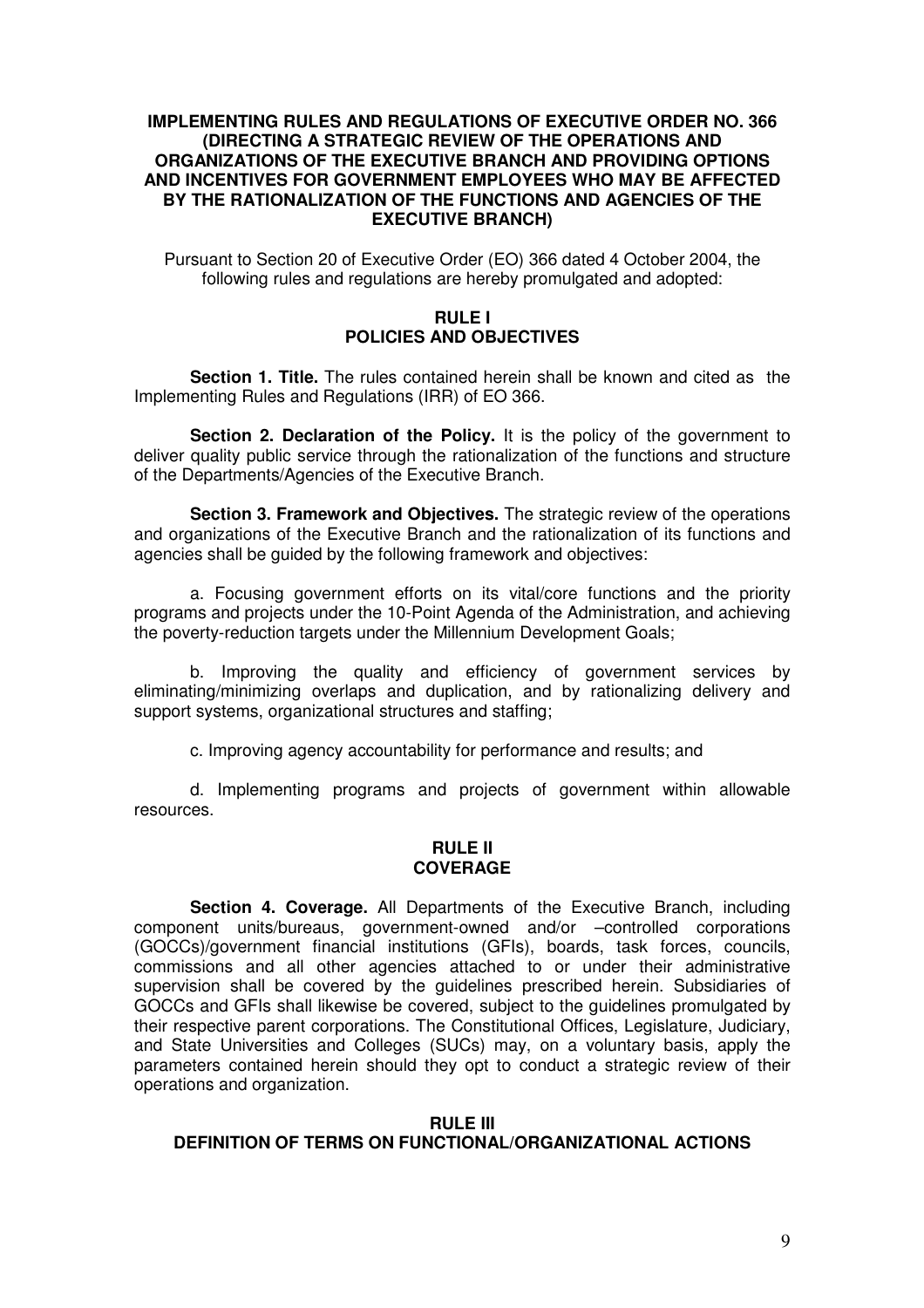**Section 5. Actions on Functions/Programs/ Projects/Activities.** As used in the EO and in this Implementing Rules and Regulations (IRR), the possible actions on the functions/programs/activities/projects of a Department/Agency are defined as follows:

**Scaling down** – a reduction in the intensity or magnitude of a function, program, activity or project either by eliminating selected components, reducing the geographical, demographic or clientele coverage, the types of services rendered, or the level of outputs.

**Phasing out –** the gradual elimination or discontinuance of a function, program, activity or project through the sequential or selective abolition of its component parts, until such time that said function, program, activity or project ceases to exist.

 **Abolition** – the elimination or discontinuance of a function, program, activity or project.

**Strengthening –** the act of increasing the targets of a core function, or its expected goods/services and the desired impact of these, or widening its clientele/geographical coverage by infusing additional physical, financial and other resources to it.

**Section 6. Organizational Actions.** The abolition, deactivation, merger, consolidation, or regularization of agencies and corporations can be pursued. These shall be defined as follows:

 **Abolition –** the dissolution of an agency created through Executive action.

 **Deactivation –** the act of making dormant or non-operational an agency created through Legislative action by phasing out its functions or transferring them to other Departments/Agencies. An agency is rendered dormant or nonoperational if its operation is terminated but its formal existence continues. A deactivated agency is devoid of any activity, personnel, financial and physical resources.

 **Merger –** the combination of two or more agencies, whereby the identity of one is retained; in this case, the other agency/ies which has/have not survived is/are either abolished, if created through Executive fiat, or deactivated, if created through Legislative action.

 **Consolidation –** the dissolution of two or more agencies to form a new agency; the affected agencies are either abolished, if created through Executive action, or deactivated, if created through Legislative action, and the new agency, created through an Executive action.

**Regularization –** the conversion of an existing GOCC to a regular agency of government, because the corporate form is no longer relevant for its current operations. This could be pursued in the case of GOCCs which are not undertaking proprietary or business-type operations but rather such functions as regulation, provision of technical assistance and conduct of researches where minimal or no income is derived.

# **RULE IV**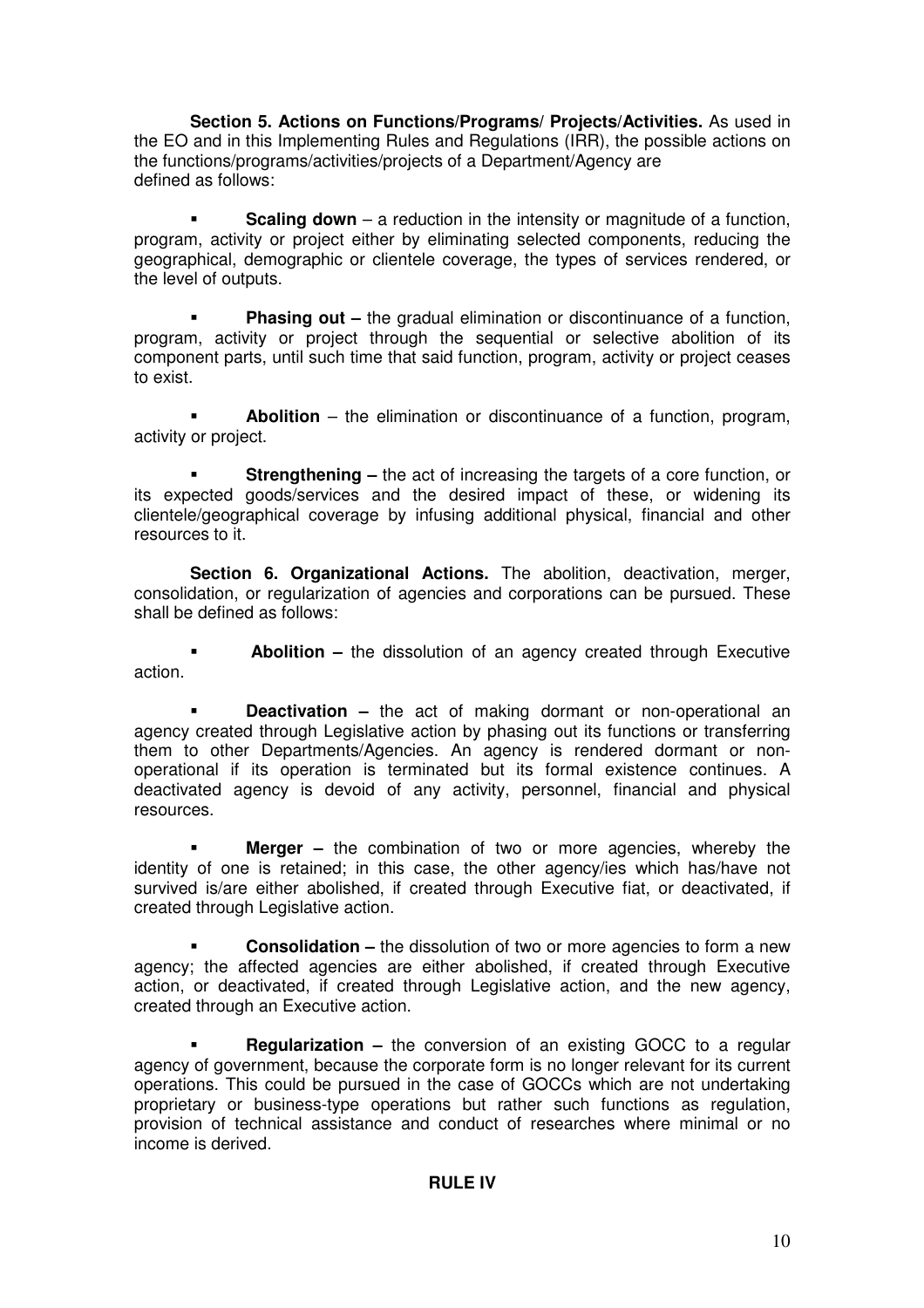#### **CHANGE MANAGEMENT TEAM WITHIN DEPARTMENTS/AGENCIES**

 **Section 7. Creation of a Change Management Team.** A change management team (CMT) shall be created in each Department by the Department Secretaries and equivalent Agency Heads to conduct the strategic review of its operations and organization. The CMT shall have at least one (1) representative of the Department's accredited union sitting in as member. In the absence of an accredited union in the Department, the rank and file employees shall elect from among their ranks their representative/s to the CMT through an assembly organized for the purpose. Sub-CMTs for different organizational levels or areas of concern may be created. Each sub-CMT should likewise have at least one (1) union or rank and file representative sitting in as member.

The Departments/Agencies may likewise tap technical assistance from the Department of Budget and Management (DBM)/Civil Service Commission (CSC) Rationalization Team. They may also consult with stakeholders such as their clientele, academe and technical experts.

 **Section 8. Functions of the Change Management Team.** The change management team shall perform the following:

 a. Conduct a strategic review of the operations and organization of all component units of the Department;

 b. Identify the core functions, programs, activities and projects of the Department and its agencies;

 c. Identify the functions, programs, activities and projects which (1) can either be scaled down, phased out or abolished; or (2) can be strengthened and where more resources need to be channeled;

 d. Prepare a Rationalization Plan for the whole Department, including the agencies and GOCCs/GFIs attached to or under its administrative supervision, for the review and endorsement of the DBM to, and subsequent approval by, the President;

 e. Conduct consultation meetings with the affected personnel and other stakeholders on the effort;

f. Oversee the actual implementation of the Rationalization Plan;

g. Mitigate the impact of the rationalization effort; and

 h. Coordinate and consolidate the processes and outputs of the sub-change management teams.

#### **RULE V RATIONALIZATION PLAN**

 **Section 9. Preparation of a Rationalization Plan.** Department Secretaries and equivalent Agency Heads shall take the lead in the preparation of a Rationalization Plan for the whole Department, including the agencies and GOCCs/GFIs attached to or under its administrative supervision. The Department Secretary or his/her equivalent may task the agency heads under his/her supervision to prepare their respective Plans in accordance with the strategic direction of the Department. The Secretary shall coordinate the whole effort.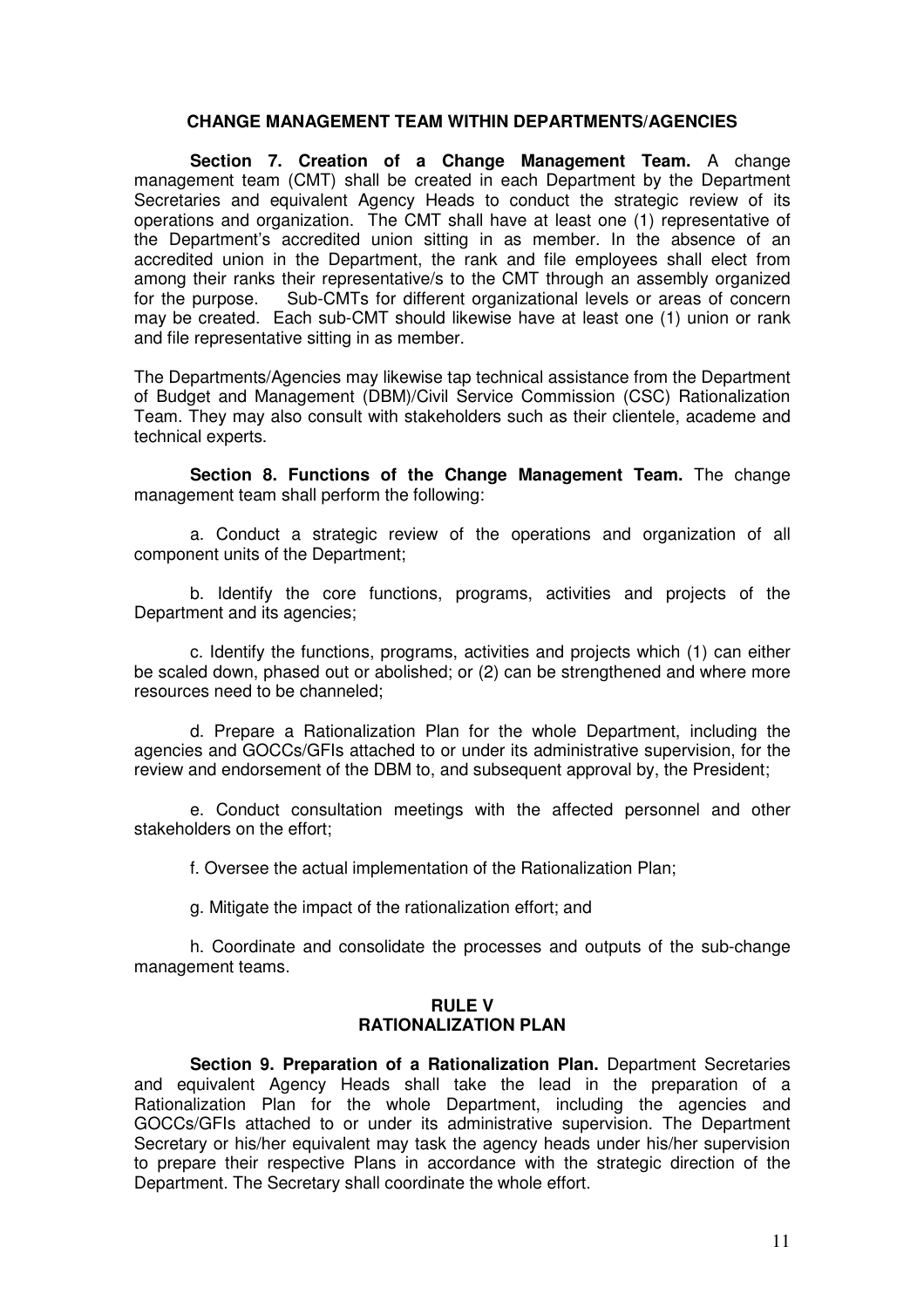The Rationalization Plan shall contain the intended shifts in the functions, programs, projects, activities, organizational units, agencies, staffing and personnel of the Department.

The Plan shall include the following:

 a. The core functions, programs, activities and services of the Department and its units/agencies;

 b. The specific shift in policy directions, functions, programs, and strategies, indicating the phasing of these intended shifts, targeted improvements in operations and achievement of sector/sub-sector/organizational outcomes, and the broad organizational strengthening strategies that need to be implemented;

 c. The functions, programs and projects which would be scaled down, phased out or abolished;

 d. The functions, programs, activities and projects where more resources need to be channeled;

 e. The actions on units/agencies/GOCCs/GFIs under/attached to the Department;

 f. The staffing shift, particularly the changes that are proposed to be made in the staffing pattern and personnel of the Department and its agencies, as well as the broad human resource development strategies that have to be implemented;

 g. The effects of the streamlined set-up on the budgetary allocations of the Department and its agencies and the reallocation of expenditure items in broad terms over the next three (3) years, to maintenance and other operating expenditures and capital outlays;

 h. The dispositive action for the physical assets, specifying which ones will be transferred to other agencies, with or without cost, sold by public bidding or donated, as applicable

 i. The financial restructuring plan of attached GOCCs/GFIs to address existing financial and operational problems to ensure their viability as a corporation;

 j. A draft Executive Order to formalize the intended shifts in mandate, functions and organizations; and

 k. The internal and external communication plan employed/being undertaken by the Department in conveying the rationalization process to the personnel who may be affected and to other stakeholders. The Plan shall be endorsed by all the members of the CMT. The Plan to be submitted by GOCCs/GFIs shall be approved by their respective Boards. In case of non-submission of a Rationalization Plan by a Department Secretary or Agency Head, the DBM shall submit to the President the areas for rationalization and improvement in the Department/Agency.

 **Section 10. Timetable for the Implementation of the Rationalization Program.** The Department Secretaries/Agency Heads shall inform the DBM any time within a four-month period from the date of this IRR, when the rationalization efforts would start in their respective Departments/Agencies. From this starting date, they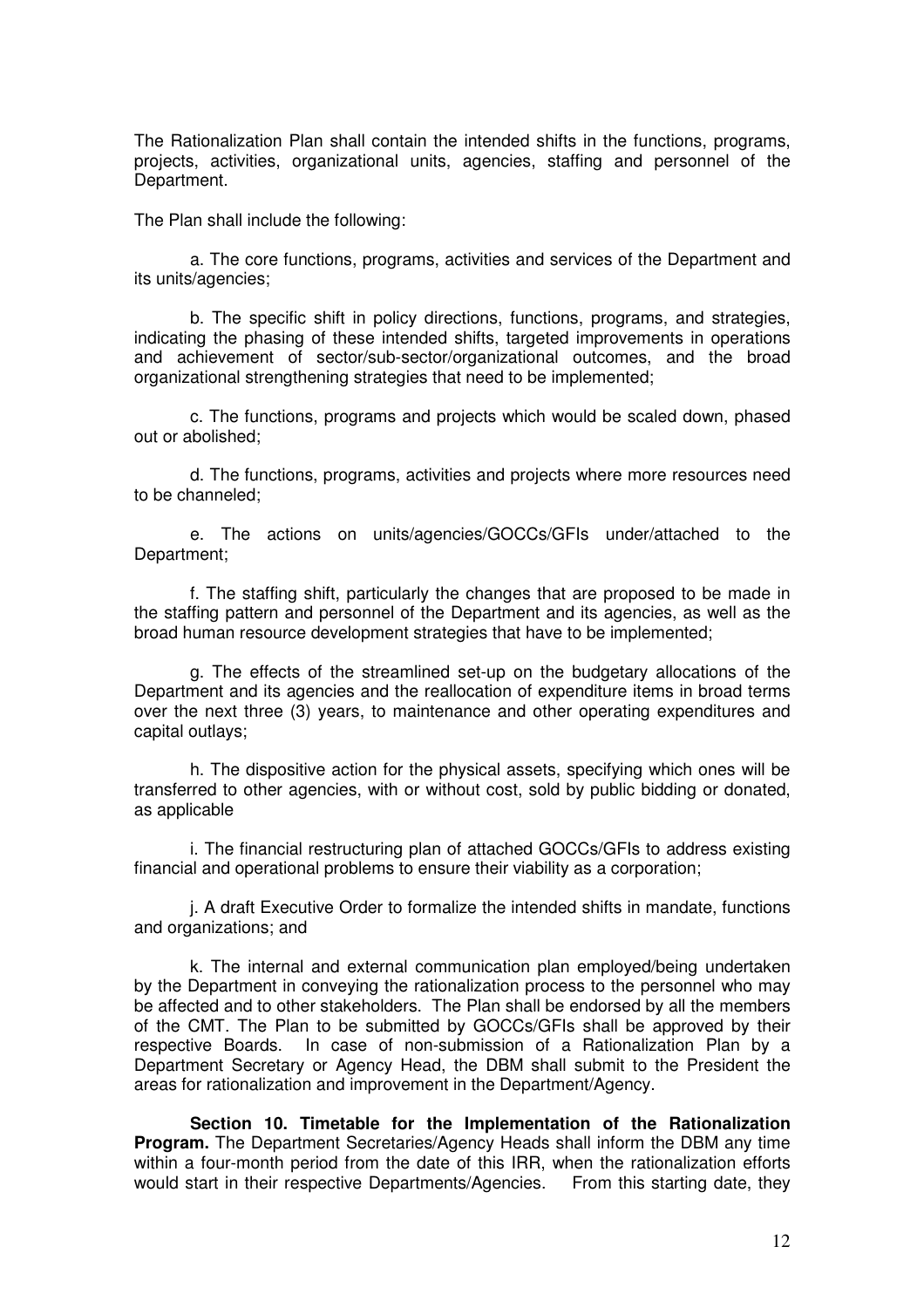shall have two (2) months to submit their Plan to the DBM. They shall likewise report to the President in the regular Cabinet meetings the progress of the efforts being undertaken in their respective Departments/Agencies. However, Departments/Agencies which have substantially completed their Rationalization Plans may opt to submit such Plans earlier than the timetable stated above.

The DBM, in close coordination with the CSC, shall review the Plan of the Department/Agency, and with the Department of Finance (DOF), in the case of GOCCs/GFIs, within a period of one (1) month, to ensure consistency with the objectives of this effort, and thereafter submit its recommendation to the President. Should there be a need to solicit inputs in the review, the DBM/CSC**/**DOF may consult with representatives of public sector unions, academe, experts and other stakeholders. The DBM shall give the Department/Agency Head and the CMT concerned, a copy of its recommendations a week before the submission of its recommendations to the President.

In case the Legislature, the Judiciary and the Constitutional Offices would opt to pursue rationalization efforts, their Plans need only be reviewed by the DBM to ensure consistency with the parameters of the Program.

## **RULE VI**

## **SPECIFIC FUNCTIONAL, ORGANIZATIONAL AND PERSONNEL ACTIONS**

 **Section 11. Actions on Functions, Programs and Projects.** The Rationalization Plan shall include the dispositive actions for the functions, programs and projects of the Department and all its component units/agencies:

 a. The functions, programs, activities and projects which could be scaled down, phased out or abolished such as:

a.1 Those that duplicate or unnecessarily overlap with other programs, activities, and projects within the Department and its attached agencies and with other government entities:

 a.2 Those that are not producing the desired outcomes, no longer achieving the objectives and purposes for which they were originally designed and implemented, and/or not cost efficient and do not generate the desired level of physical and economic returns vis-à-vis the resource inputs;

 a.3 Those that are redundant/outdated or no longer relevant to the accomplishment of the major final outputs of the Department/Agency;

a.4 Those that can be appropriately done by private enterprises within a competitive market environment; and

a.5 Those which have been devolved to LGUs.

 b. The functions, programs, activities and projects where more resources need to be channeled include:

b.1 Those that directly support core/frontline services, the 10-Point Agenda of the Administration and the Millennium Development Goals;

b.2 Those that are directly involved in the social, economic and political empowerment of the people, or those that promote private sector initiative;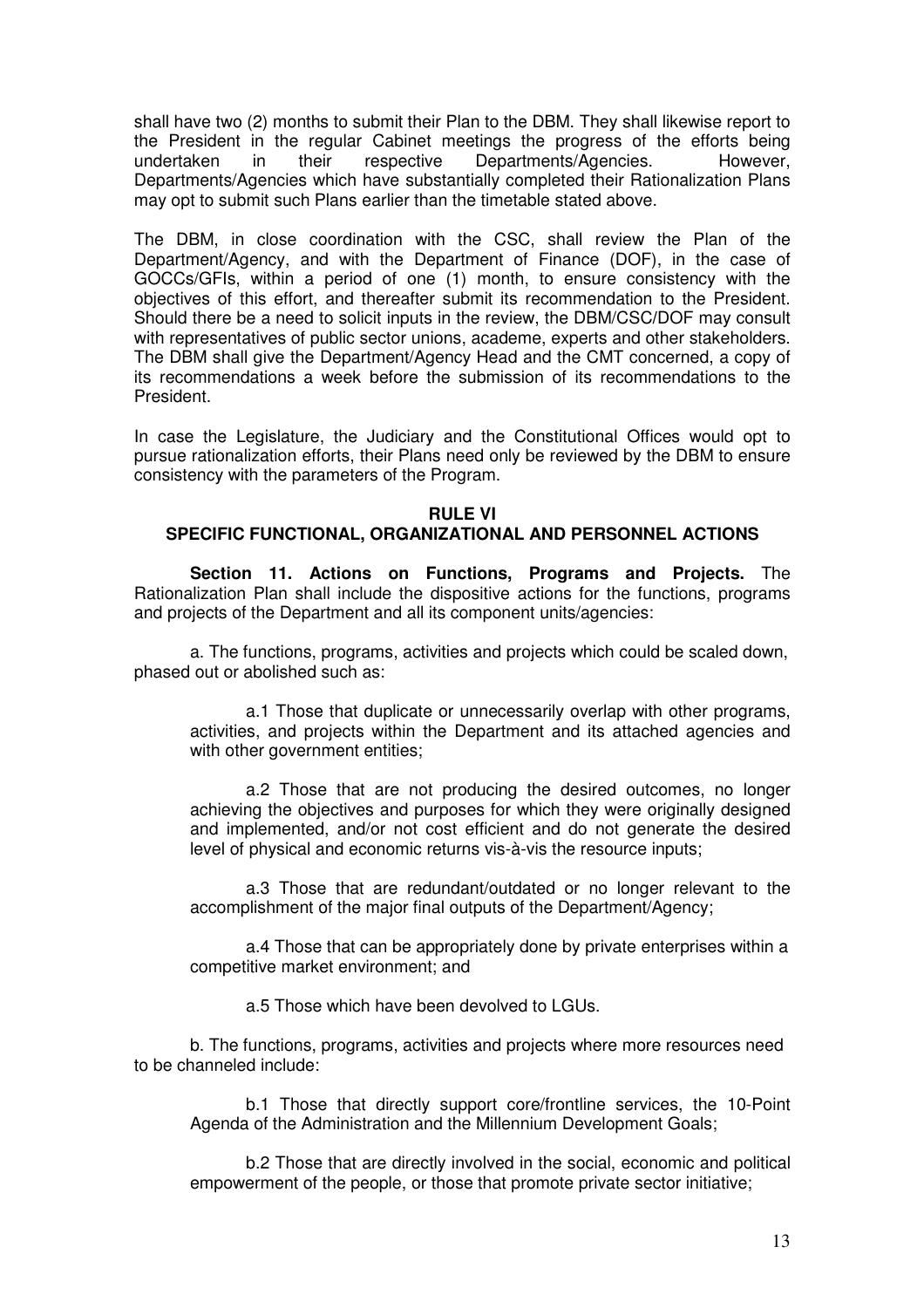b.3 Those that contribute to the creation of livelihood or employment opportunities, and to an environment conducive to investment, entrepreneurship, and productivity; and

b.4 Those that directly contribute to the targeted ultimate societal outcomes of the National Government and/or the targeted sector/subsector/organizational outcomes of the Department/ Agency.

 c. In the case of GOCCs/GFIs, the disposition of the functions, programs and projects shall likewise take into consideration the current relevance of the social purpose for which they were created, the profitability of the same and their potential impact on the stream of resources of the GOCC/GFI in particular, and the National Government in general.

 **Section. 12. Actions on Units/Agencies.** The Plan shall indicate the specific actions on the units/agencies of the Department, such as the following:

 a. The abolition, deactivation, merger or consolidation of units/agencies in the Department to include:

a.1 Those whose functions are unnecessarily duplicating/overlapping with other units or agencies of the Department or can be subsumed in other Departments/Agencies;

a.2 Those which have low net economic contribution;

a.3 Those which have outlived their purpose;

a.4 Those whose functions could be better undertaken by the private sector; and

a.5 Those whose functions have been devolved to LGUs.

 b. Regularization, in the case of GOCCs not performing proprietary or businesstype operations.

 c. The summary of modifications in the organizational structure of the units/agencies of the Department.

 **Section 13. Personnel Actions.** The following guidelines on personnel actions shall be adopted:

 a. Upon publication of the IRR, the following personnel policies shall be adopted/observed in the Departments/Agencies until the Rationalization Plan is approved:

a.1 Non-filling of vacant regular/permanent/itemized positions, except in newly-created agencies;

a.2 Non-renewal of the contracts/appointments of personnel on temporary/contractual/casual basis; and a.3 Non-hiring of contractual and casual employees.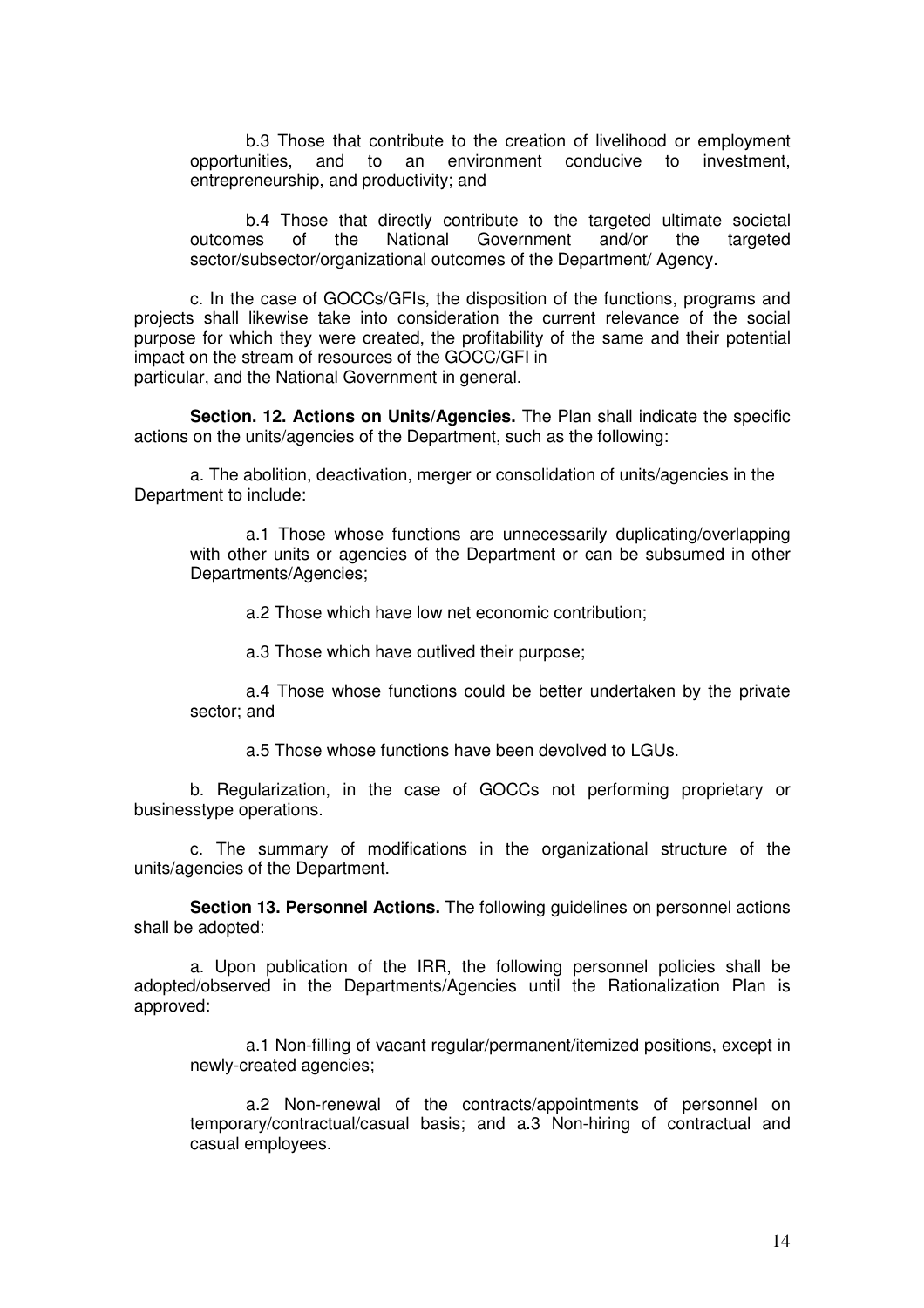b. Personnel assigned to functions, programs, projects and units that will be affected by the rationalization shall be notified at the earliest possible time but not later than ten (10) working days prior to the submission of the Plan to the DBM.

 c. The order of separation and preference established under Sections 3 and 4 of RA 6656 (An Act to Protect the Security of Tenure of Civil Service Officers and Employees in the Implementation of Government Reorganization) shall be followed in identifying personnel within the smallest operating unit who would be retained in the mother Agency in the event that the number of personnel exceeds the number of retained positions. To illustrate, if a section with five (5) data encoders is to be merged with another section and only three (3) data encoders are necessary, then those data encoders with permanent appointments shall be retained. The most qualified in terms of performance and merit shall be given preference, length of service notwithstanding. All things being equal, seniority may be considered as an additional criterion.

 d. After submission of the Plan to the DBM, the Agency Personnel Officer shall immediately provide the names and records of all affected personnel to the Government Service Insurance System (GSIS) to enable the latter to reconcile its records with the Agency.

 e. Incumbents of positions in functions, programs, projects and units that are affected, if with permanent appointment, shall be given two (2) months within which to decide whether to remain in government service, or avail of retirement/separation benefits, if qualified, plus the allowable incentive. Those with temporary appointment attested by the CSC may opt to remain but are guaranteed tenure up to the expiration of their appointment only.

 f. The CSC and the DBM shall, in consultation with the various Departments and public sector unions, come up with a list of agencies and their required additional personnel/positions for frontline/core services.

 g. As soon as a decision is made by an affected employee, the Agency Personnel Officer shall submit his/her name to the DBM, specifying the option chosen. If the option is placement, three (3) priority agencies for reassignment which will be chosen by the affected employee from the list specified under Section 13.f, shall also be indicated. In case an employee would want to be reassigned to an area outside of his/her present province/region of assignment, the preferred area of reassignment shall be indicated.

h. In the placement of affected personnel, the following shall be observed:

h.1 Affected personnel with permanent or temporary appointment shall submit to his/her Agency Personnel Officer the three (3) priority agencies for reassignment.

h.2 The CSC shall then match the position, qualifications and skills of the affected personnel with the needs of the agencies he/she had identified as priority agencies for reassignment, within a period of two (2) months.

h.3 In case no match can be found in the priority agencies for reassignment, the CSC shall then look for a match in other agencies within the present province/region of assignment of the affected employee, unless another area of reassignment has been requested.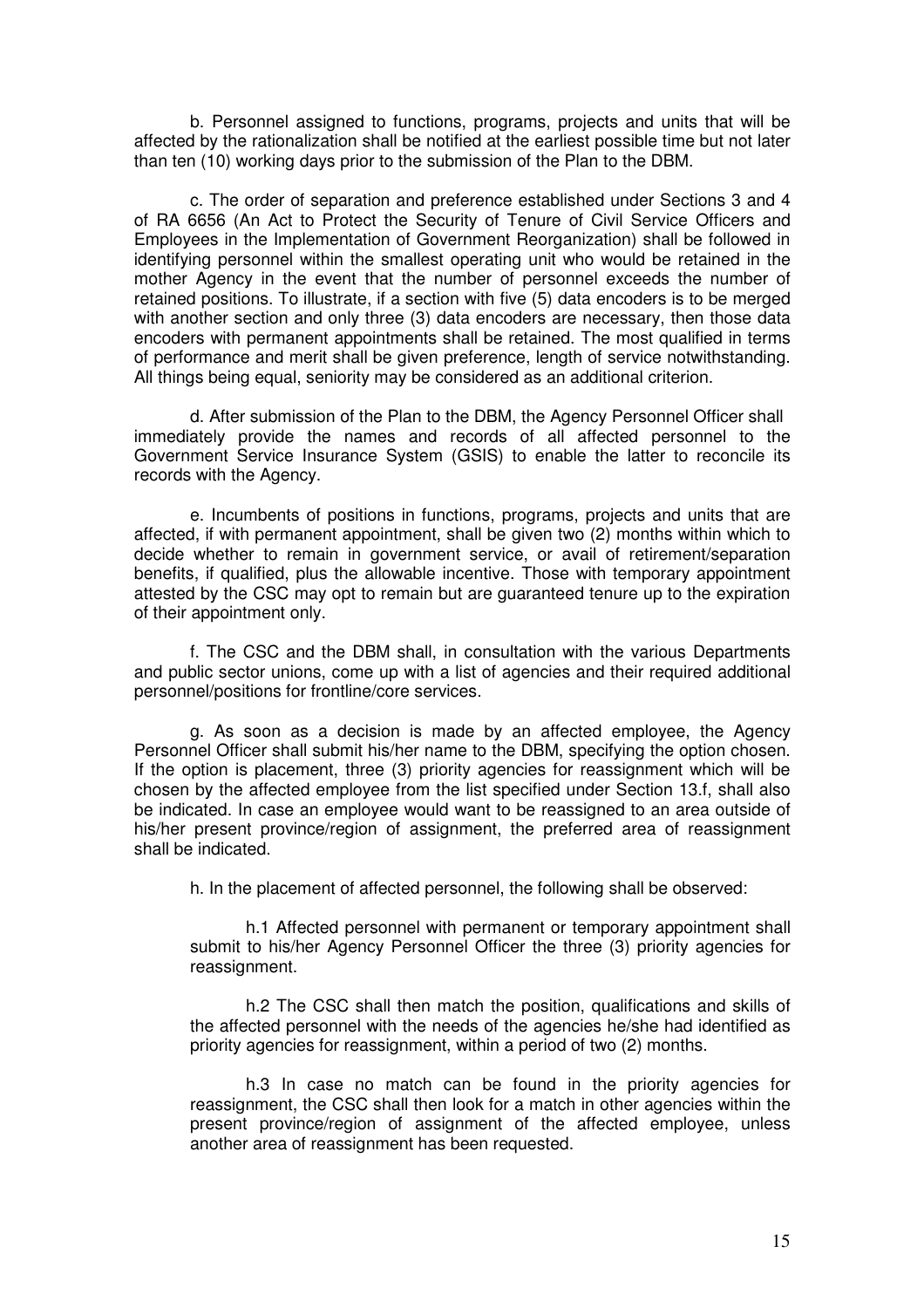h.4 If an employee is not placed within the two-month period, he/she shall transfer to the CSC and remain therein until a match can be found. The DBM shall likewise transfer his/her personal services budget to the CSC.

h.5 After satisfying the requirements of National Government agencies. the CSC may explore the possibility of reassigning affected personnel to local schools and hospitals.

h.6 The compensation of the placed personnel, including those from GOCCs/GFIs, shall be transferred to the recipient agency, except for those reassigned to LGUs, in which case their compensation shall remain with the CSC for subsequent reversion to the General Fund upon retirement/separation, absorption by the LGU or transfer to another LGU, government agency or the private sector. The compensation of placed personnel shall not be considered as savings of the mother agency.

h.7 In addition, there shall be no diminution in the salary of the placed personnel. They shall have full rights to all the benefits which may be available to other government employees, including the Collective Negotiation Agreement (CNA) incentives. In case there is a difference between the benefits enjoyed by employees in the mother and in the recipient agency of the placed personnel, he/she shall enjoy the larger benefits for a period of one (1) year. However, placed personnel shall no longer be entitled to certain allowances such as those that are given corresponding to the performance of specific functions which would no longer form part of their new functions.

h.8 The placed personnel shall enjoy security of tenure in the agency where they have been reassigned in accordance with civil service rules and regulations. The position of the placed personnel in the recipient agency shall be co-terminus with the incumbent, i.e., the item shall be abolished only upon vacancy due to appointment to a position in the absorbing agency, transfer to another government agency, LGU or private firm, retirement or separation, at which time the funds corresponding to the vacated position shall revert back to the General Fund.

h.9 The recipient agency shall be responsible for providing the initial job orientation/familiarization to the placed personnel.

h.10 If a match has been found by the CSC but the employee objects to it or does not accept it, he/she shall be deemed separated/retired, and shall be paid separation/retirement/unemployment benefit, whichever is applicable under existing laws, without the corresponding incentives.

 i. A funded position shall be offered for abolition for every employee who opted for voluntary retirement/separation. There shall be no instance that the number of positions to be offered for abolition shall be less than the number of personnel who availed themselves of the voluntary retirement/separation benefit.

j. The Department/Agency Heads shall arrange for livelihood/entrepreneurial, investment development/fund management, job facilitation, and counseling programs with the government agencies concerned that can be availed of by affected personnel.

k. Personnel who opted to retire/be separated from the service may form themselves into associations, cooperatives, service corporations or the like in the pursuit of livelihood/business opportunities in government agencies, including but not limited to,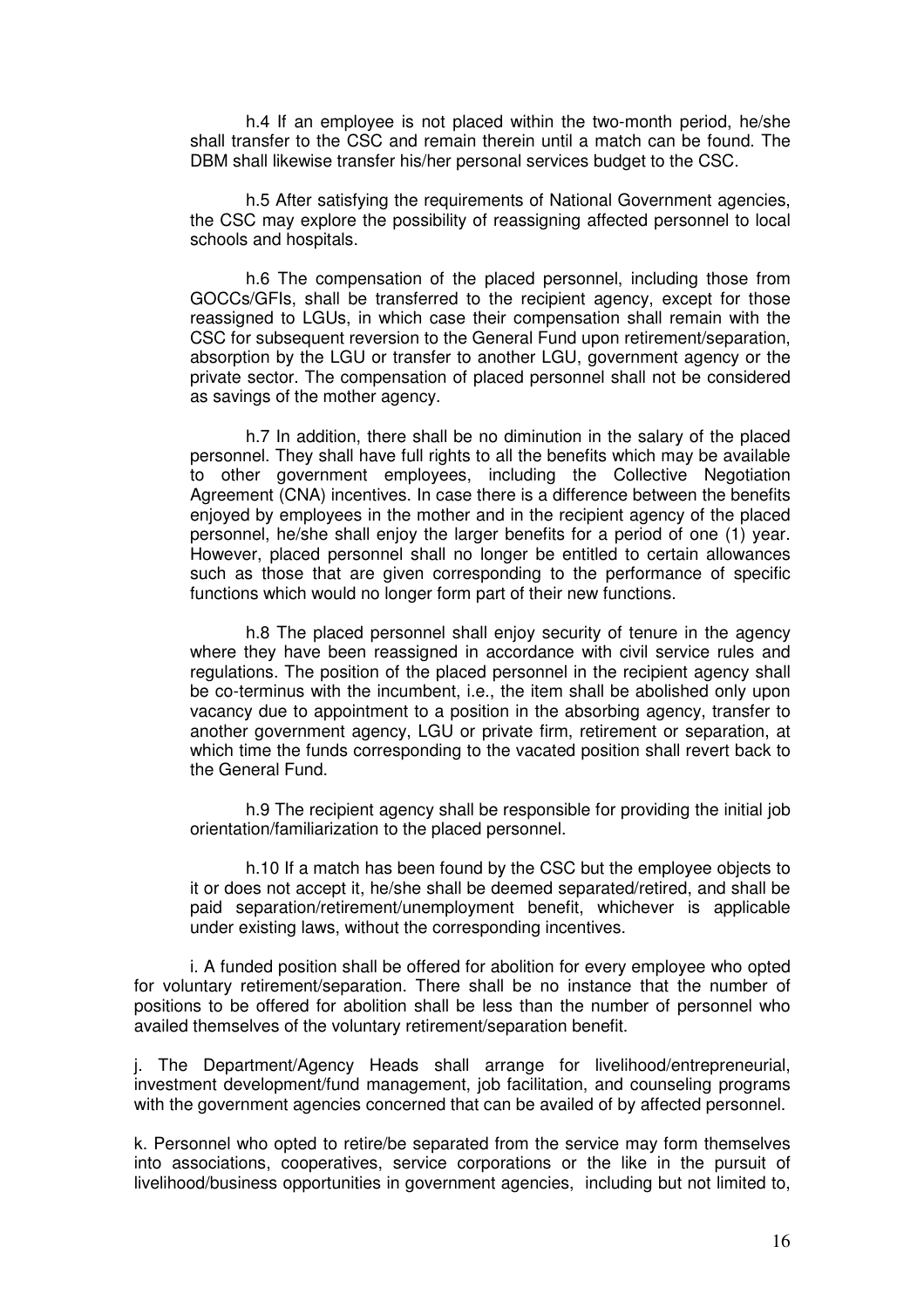janitorial or maintenance services, canteen concessions and catering. The government agencies concerned shall provide them assistance to enable them to compete in the award of contracts for services that are outsourced by any agency of government.

l. The DBM/CSC Rationalization Team, in partnership with public sector unions, may be tapped for assistance regarding livelihood, investment management, and job facilitation programs, including the formation of cooperatives/business enterprises.

## **RULE VII RETIREMENT/SEPARATION BENEFITS**

 **Section 14. Retirement/Separation Benefits for Personnel Who May Be Affected by the Rationalization of the Functions and Agencies of the Executive Branch.** The affected personnel who opt to retire/be separated from government service, whether hired on a permanent or temporary basis and with appointments attested by the CSC, and those hired on a casual or contractual basis, if qualified, shall be given the option to avail themselves of any of the following retirement/separation packages provided under EO 366:

 a. Retirement gratuity provided under **RA 1616** (An Act Further Amending Section Twelve of Commonwealth Act Numbered One Hundred Eighty-Six, as Amended, By Prescribing Two Other Modes of Retirement and for Other Purposes), as amended, payable by the last employer of the affected personnel, plus the refund of retirement premiums payable by the GSIS, without the incentive herein provided.

 b. Retirement benefit under **RA 660** (An Act to Amend Commonwealth Act Numbered One Hundred and Eighty-Six Entitled "An Act to Create and Establish a Government Service Insurance System, to Provide for its Administration, and to Appropriate the Necessary Funds Therefor," and to Provide Retirement Insurance and for Other Purposes) **or** applicable retirement, separation or unemployment benefit provided under **RA 8291** (An Act Amending Presidential Decree No. 1146, as Amended, Expanding and Increasing the Coverage and Benefits of the Government Service Insurance System, Instituting Reforms Therein and for Other Purposes), if qualified, plus the following applicable incentives:

b.1  $\frac{1}{2}$  of the present monthly basic salary for every year of government service, for those who have rendered less than 21 years of service;

 b.2 ¾ of the present monthly basic salary for every year of government service, computed starting from the 1st year, for those who have rendered 21 to less than 31 years of service; and

b.3 the present monthly basic salary for every year of government service, computed starting from the 1st year, for those who have rendered 31 years of service and above.

**PROVIDED:** That for the purpose of computing the total amount of incentive that an affected personnel would receive, only his/her government service up to age 59 and a fraction thereof would be counted. Government service starting at the age 60 would no longer be subject to the incentive herein provided.

**PROVIDED FURTHER:** That for the purpose of complying with the required number of years of service under RA 8291, the portability scheme under RA 7699 (An Act Instituting Limited Portability Scheme in the Social Security Insurance Systems by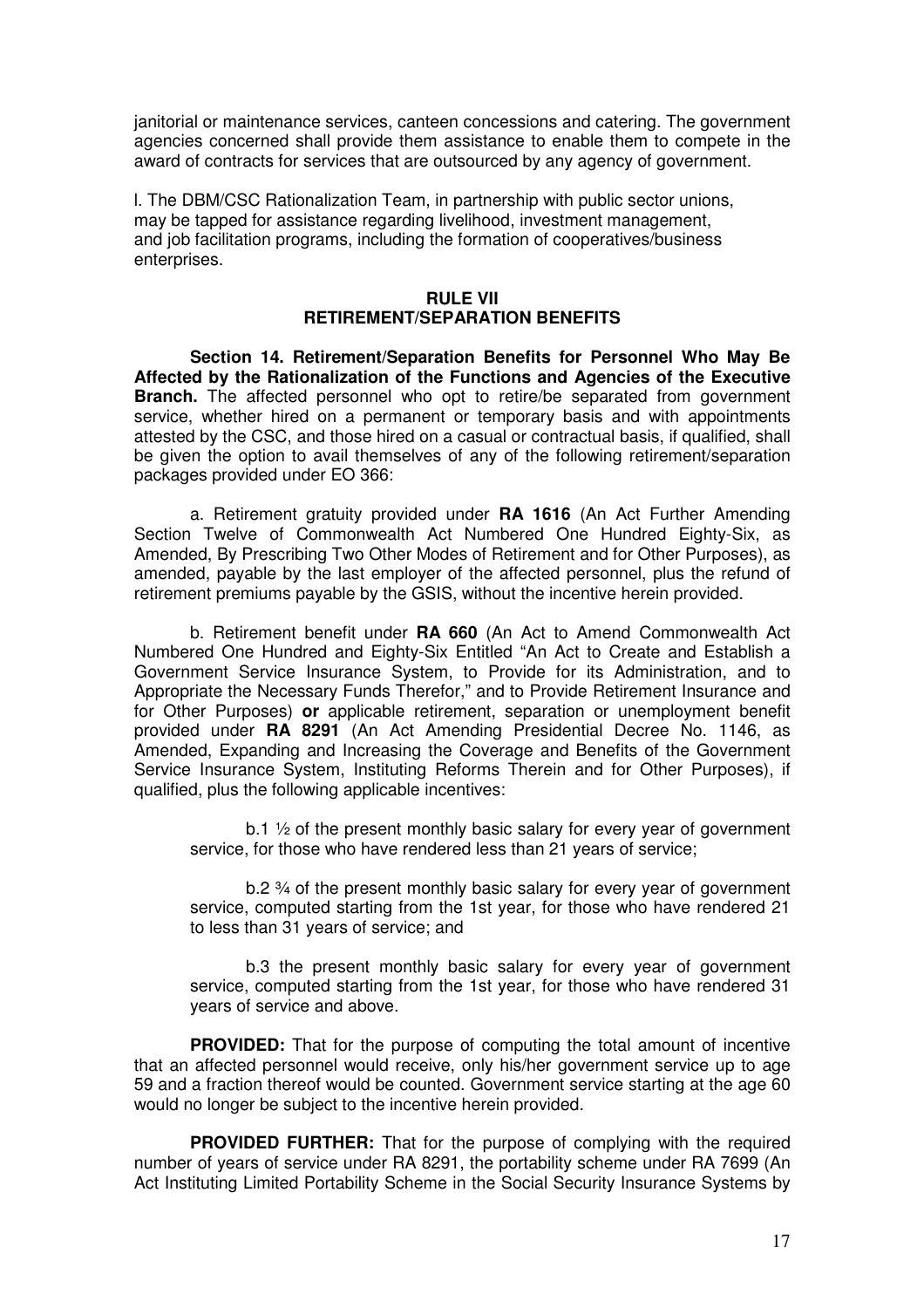Totalizing the Workers' Creditable Services or Contributions in Each of the Systems) may be applied, subject to existing policies and guidelines.

 **PROVIDED FURTHERMORE:** That the GSIS shall pay, on the day of retirement/separation, the retirement/separation/unemployment benefits to which an affected employee may be entitled to under RA 660 or RA 8291, subject to the submission of the required documents to the GSIS one (1) month before the set date of retirement/separation, and whenever there is an option, the one which the affected employee has chosen as the most beneficial to him/her. It is understood, however, that the National Government share of the arrears to the GSIS and the unfunded incremental premium contributions shall not adversely affect nor prejudice the computation of the creditable service and the timely and complete payment of the benefits to employees who have opted to retire/be separated.

The incentive of the employee shall be computed as follows:  $I = IF \times BMS \times Y$ Where:  $I = Incentive$ IF = Incentive factor of 0.50 mo./y, 0.75 mo./y, or 1.00 mo./y as the case may be BMS = Present basic monthly salary of the employee  $Y =$  Length of government service in years, months and days converted in years To convert a given number of months into year, divide the number of months by 12 months. To convert a given number of days into year, divide the number of days by 264, which was derived by multiplying 22 days/month by 12 months/year.

 c. Those with less than three (3) years of government service may opt to avail of the separation gratuity under RA 6656, plus the appropriate incentive provided under Section 14.b. No affected employee who opted for retirement/separation shall receive less than an aggregate of Fifty Thousand Pesos (P50,000) as his/her retirement/separation gratuity benefit from both the National Government and the GSIS. In the case of employees of Agencies and GOCCs/GFIs exempted from or not following the Salary Standardization Law, the DBM shall issue separate guidelines on the incentives and related retirement/separation benefits that they would receive from their respective Agency/GOCC/GFI under this Program. Affected personnel who opted to retire/be separated from the service shall continue to receive their salaries until such time that the GSIS and the government shall have given them their respective retirement/separation/unemployment benefits and incentives, provided that their properly accomplished application for retirement/separation has been approved/attested by the Department/Agency Heads and they have submitted the complete set of required documents to the GSIS at least one (1) month before the date of retirement/separation. The following conditions shall also be observed:

 a. The affected personnel shall no longer earn commutative and cumulative leave credits for services rendered from the date of the effectivity of their retirement/separation until the time that the GSIS and the government shall have given them their respective retirement/separation/unemployment benefits and incentives; and

 b. The services they rendered during said period shall no longer be credited in the computation of their retirement/separation/unemployment benefits and incentives.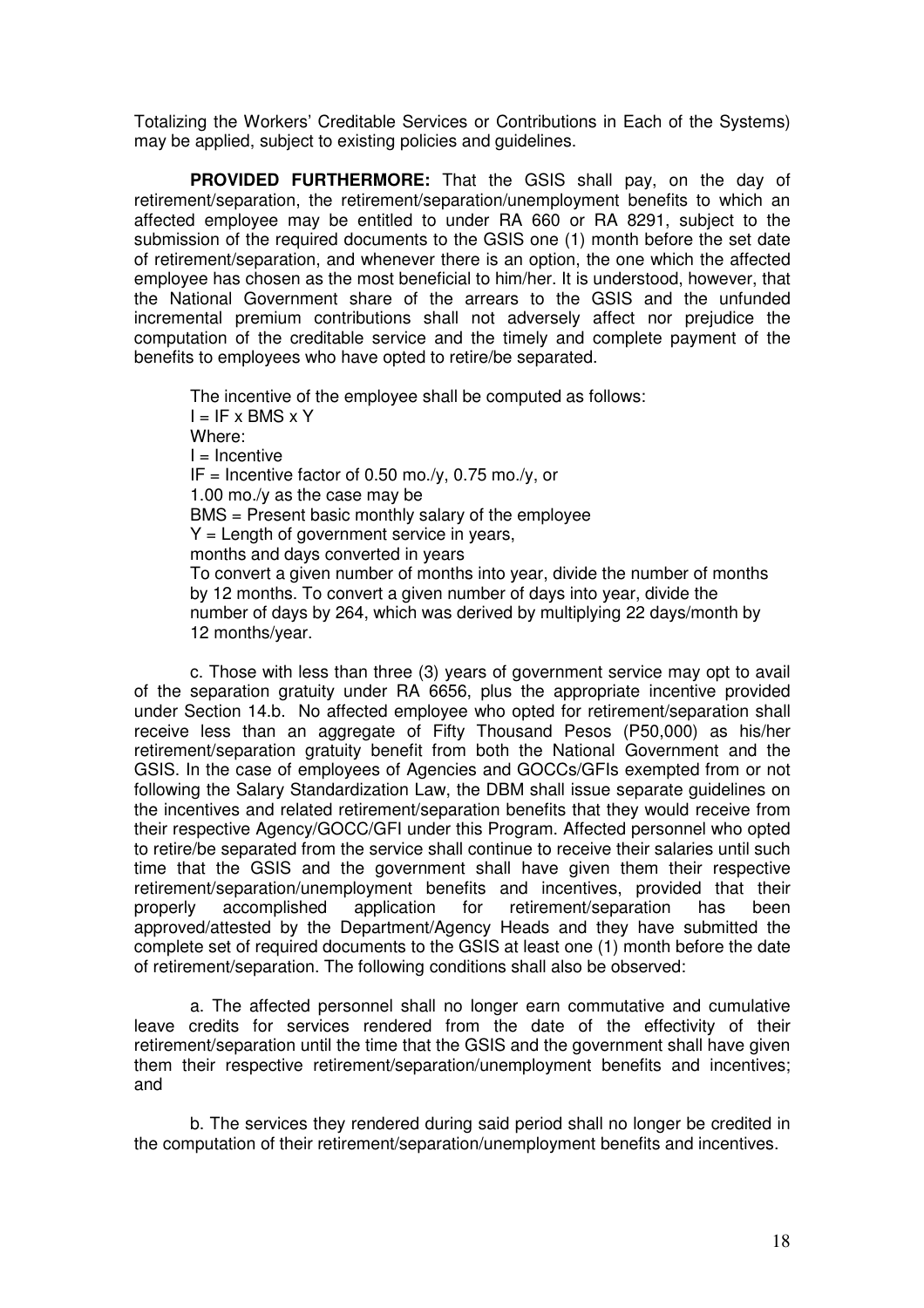**Section 15. Other Benefits of Retired/Separated Personnel.** The affected personnel who opted to retire/be separated shall, in addition to the applicable benefits above, be entitled to the following:

 a. **Refund of Pag-IBIG Contributions**. All affected personnel who are members of the Pag-IBIG shall be entitled to the refund of their contributions (both personal and government), pursuant to RA 7742 (An Act Amending Presidential Decree No. 1752, as amended), and in accordance with existing rules and regulations of the Home Development Mutual Fund.

 b. **Commutation of Unused Vacation and Sick Leave Credits**. All affected personnel shall be entitled to the commutation of unused vacation and sick leave credits in accordance with existing rules and regulations. In case affected personnel who opted to retire/be separated have accumulated compensatory overtime credit (COC), they shall be allowed to monetize the same as an exemption from the guidelines provided under DBM-CSC Joint Circular No. 2 dated 04 October 2004. In no case shall the COC to be monetized exceed 120 hours.

 **Section 16. Effectivity of the Retirement/ Separation Package.** The retirement/separation package provided under EO 366 shall be available up to two (2) months after the President's approval of the Plan of the Department/Agency. The same rule shall apply to personnel who are members of the CMT. Following Section 7 of this IRR, those who would be utilized by the Department/Agency in the conduct of the strategic review and in the preparation of the Rationalization Plan, and whose positions would be declared redundant, would be allowed to choose from the two (2) options provided under EO 366. The Department/Agency Heads may appoint their alternates to the CMT, as necessary. Their names, however, must be included in the list of retirees to be submitted to the DBM/GSIS for the preparation of their retirement/separation benefits and incentives or in the list of employees seeking transfer to be submitted to the CSC.

 **Section 17. Policy on Rehiring of Retired/ Separated Personnel.**  Government personnel who voluntarily retired/separated as a result of the rationalization efforts of the Department/Agency concerned shall not be appointed or hired in any agency of the Executive Branch, including in GOCCs/GFIs, except in educational institutions and hospitals, within a period of five (5) years. Reemployment in any Branch of Government shall be considered as new entry to the civil service. Provision of consultancy services by government personnel who voluntarily retired/separated as a result of the rationalization shall be governed by Section 7 of RA 6713 or the Code of Conduct and Ethical Standards for Public Officials and Employees dated 20 February 1989.

#### **RULE VIII UTILIZATION OF SAVINGS**

 **Section 18. Use of Savings.** The savings from Personal Services which could be generated from this undertaking shall be retained in the Department/Agency and may only be used to fund the priority programs and projects under the Ten-Point Agenda of the Administration and the salary increases/incentives of government personnel, subject to guidelines to be issued by the DBM, without prejudice to the CNA of the Department/Agency.

#### **RULE IX APPEALS MECHANISM**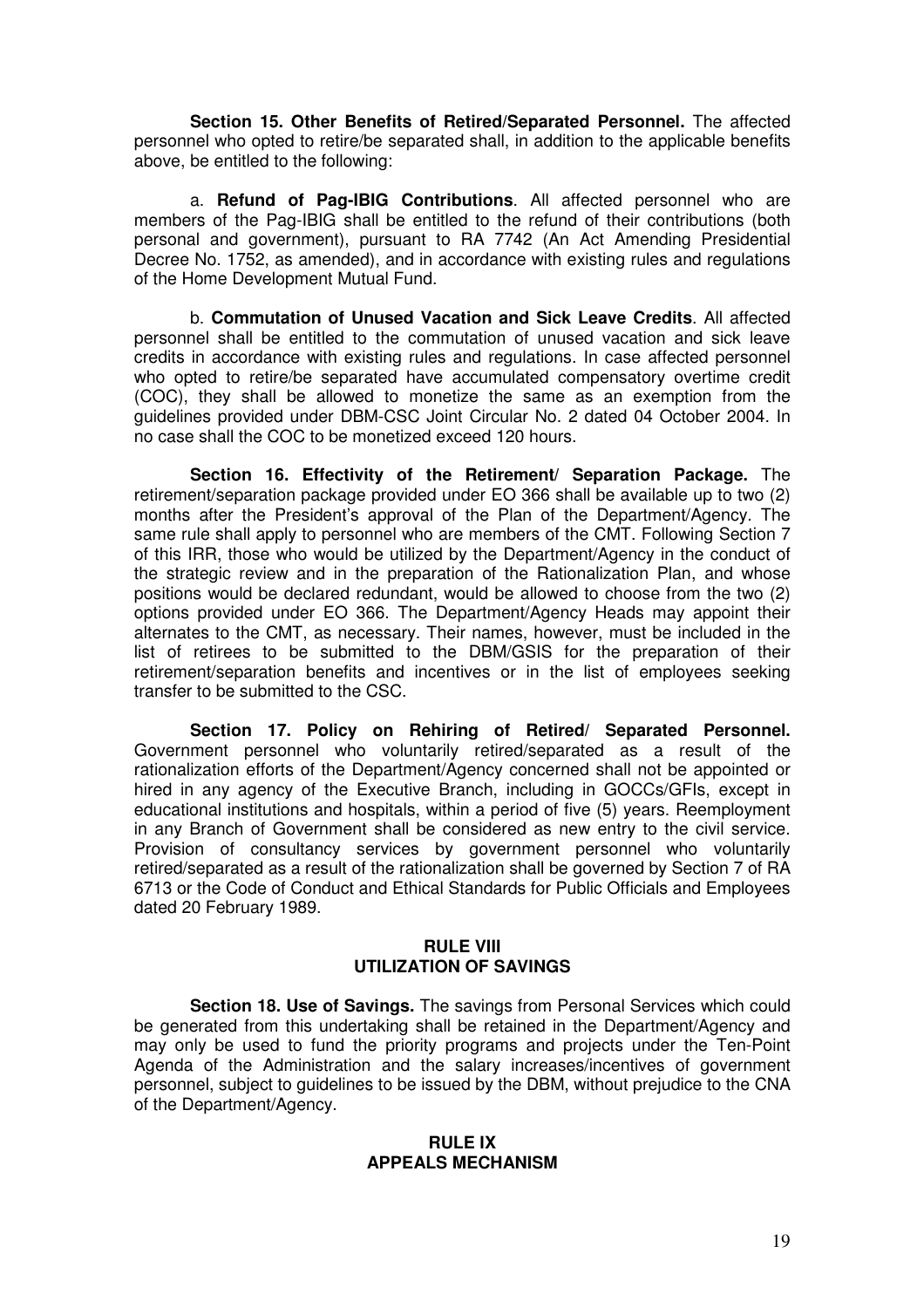**Section 19. General Appeals Mechanism.** The CMT shall set up an internal mechanism to address the issues and concerns that may be raised by personnel who may be affected by the effort. It shall likewise devise the appropriate forms to facilitate submission of issues and concerns. Issues and concerns shall be submitted to the CMT within five (5) working days from notification that a position is affected. The CMT shall resolve the issue(s)/concern(s) within five (5) working days. Unsettled issues must be documented and noted in the Rationalization Plan. An appeal may be filed by an affected personnel with the Department/Agency Head within ten (10) working days from the submission of the Plan to DBM, with the latter being furnished a copy of said appeal. The Department/Agency Head shall render a decision within fifteen (15) working days from such filing. The affected personnel may further appeal said decision with the CSC within ten (10) working days from approval of the Plan by the President. The decision of the Department/Agency Head shall be executory pending decision on the appeal. The CSC shall render a decision thereon within thirty (30) working days from filing of the appeal. Its decision shall be final and executory.

 **Section 20. Subjects of Complaints and Appeals**. The following may be the subject of complaints and appeals:

a. Deviations from Sections 3 and 4 of RA 6656 on the order of placement;

b. Actions implemented which are not in the approved Rationalization Plan; and

c. Violations of the provisions of this IRR.

 **Section 21. Matters Not Appealable.** The following are not appealable to the CSC:

 a. The declaration of what functions are to be abolished or merged as a result of the consultations between the management and the union or rank and file representative in the change management team; and

 b. For those who opted to remain in the service, their placement in another agency.

## **RULE X SUPPORT STRUCTURE**

 **Section 22. Provision of Technical Assistance.** The DBM/CSC Rationalization Team shall, upon request, provide technical assistance to the Departments/Agencies to ensure the smooth and successful implementation of the process. The DBM/CSC may seek the support of technical experts, public sector unions, academe, and other stakeholders to help the Departments/Agencies in the identification of areas for improvement/ streamlining/strengthening, including the appropriate action on functions, units, staffing, personnel, and assets of the Departments/Agencies. The GSIS shall ensure the reconciliation of records and the timely processing of the benefits that are due to the affected personnel who opted to retire/be separated as a result of this effort. Upon submission of the list of affected personnel who would opt for retirement/separation as a result of the rationalization, the DBM shall transfer a seed fund to the Department/Agency concerned for the payment of incentives.

The DBM/CSC shall likewise coordinate with the Departments of Trade and Industry and Labor and Employment, Technology and Livelihood Resource Center, Cooperative Development Authority, GFIs, and other agencies concerned in the